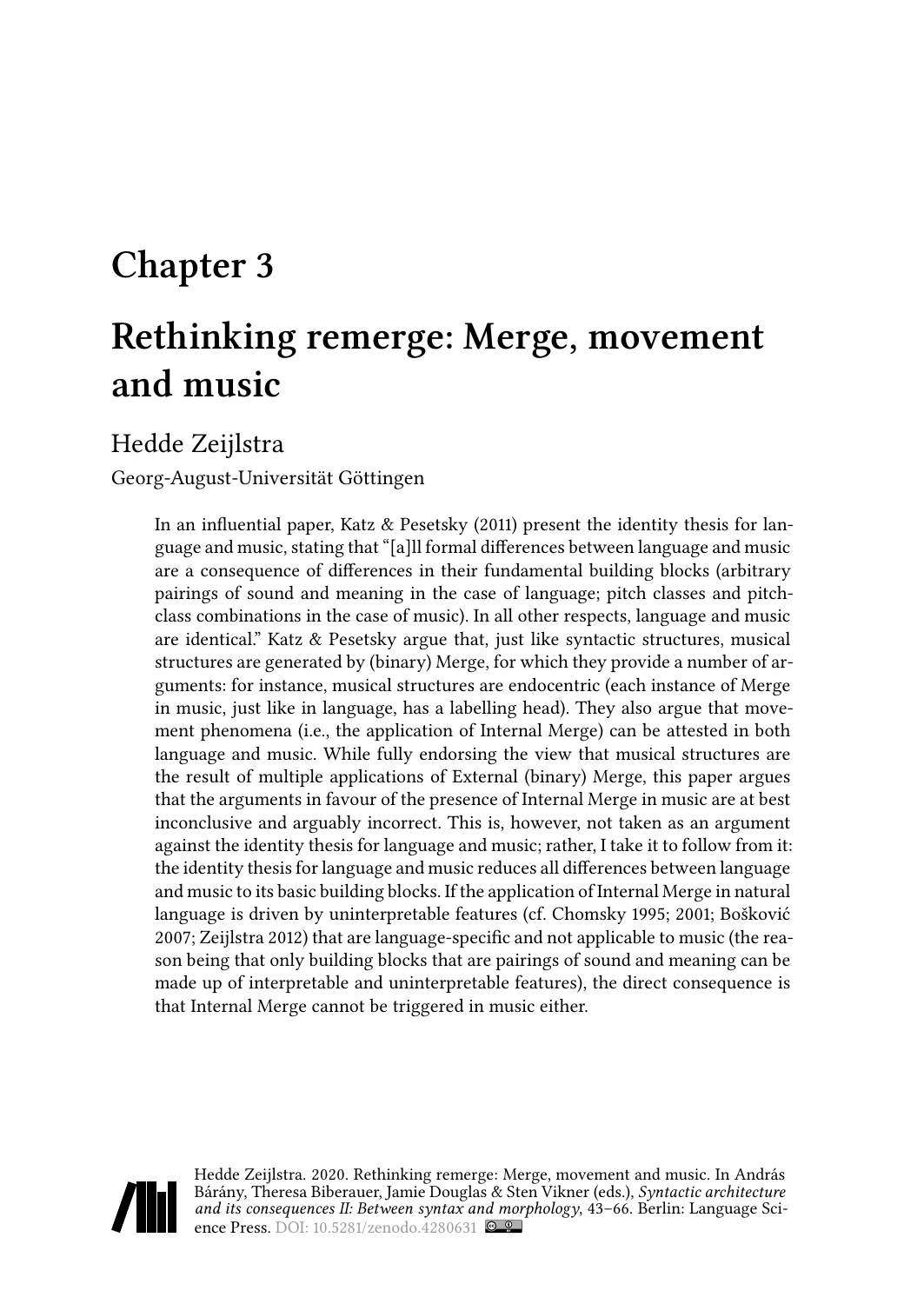# <span id="page-1-0"></span>**1 Introduction: External and Internal Merge in language and music**

Since [Chomsky \(1995\),](#page-21-0) the operation Merge has been taken to be the primary structure-building operation in natural language. In current minimalism, syntactic movement is, moreover, considered a special instance of Merge (Internal Merge), which applies to a particular syntactic object and a part thereof (cf., inter alia, [Chomsky 2005](#page-21-2)). In this sense, Internal Merge is different from External Merge, where the two input objects do not stand in an inclusion relation.

However, natural language is not the only cognitive domain where Merge is said to be a structure-building operation. As has been claimed in [Lerdahl & Jack](#page-22-1)[endoff \(1983\)](#page-22-1) and, more recently, in [Katz & Pesetsky \(2011\)](#page-22-0), music is also a cognitive domain where structures can be taken to be generated by means of an operation like Merge. If musical structures are indeed generated by means of Merge and if movement is a special instance of Merge, the question arises whether music exhibits movement effects as well. After all, why could Internal Merge not apply in music if it can apply in natural language?

In order to account for the differences and similarities between language and music, [Katz & Pesetsky \(2011\)](#page-22-0) entertain their so-called *identity thesis for language and music*, which states that:

[a]ll formal differences between language and music are a consequence of differences in their fundamental building blocks (arbitrary pairings of sound and meaning in the case of language; pitch-classes and pitch class combinations in the case of music). In all other respects, language and music are identical.([Katz & Pesetsky 2011:](#page-22-0) 3)

For [Katz & Pesetsky](#page-22-0), this means that Merge should be equally effective in natural language and music and that therefore music is indeed expected to exhibit both External and Internal Merge effects. In their paper, they identify particular musical patterns that they take to reflect movement in music.

However, one may wonder whether it is correct to assume that identity thesis for language and music entails that both External and Internal Merge should apply in music. As I will argue in this paper, it all depends on what triggers Internal Merge in the first place. Internal Merge differs from External Merge in the sense that Internal Merge does not have to take elements from the numeration into the syntactic structure. If every element in the numeration needs to end up in the syntactic structure, it follows immediately that every element present in the numeration needs to undergo External Merge. But why would particular elements be required to undergo Internal Merge as well?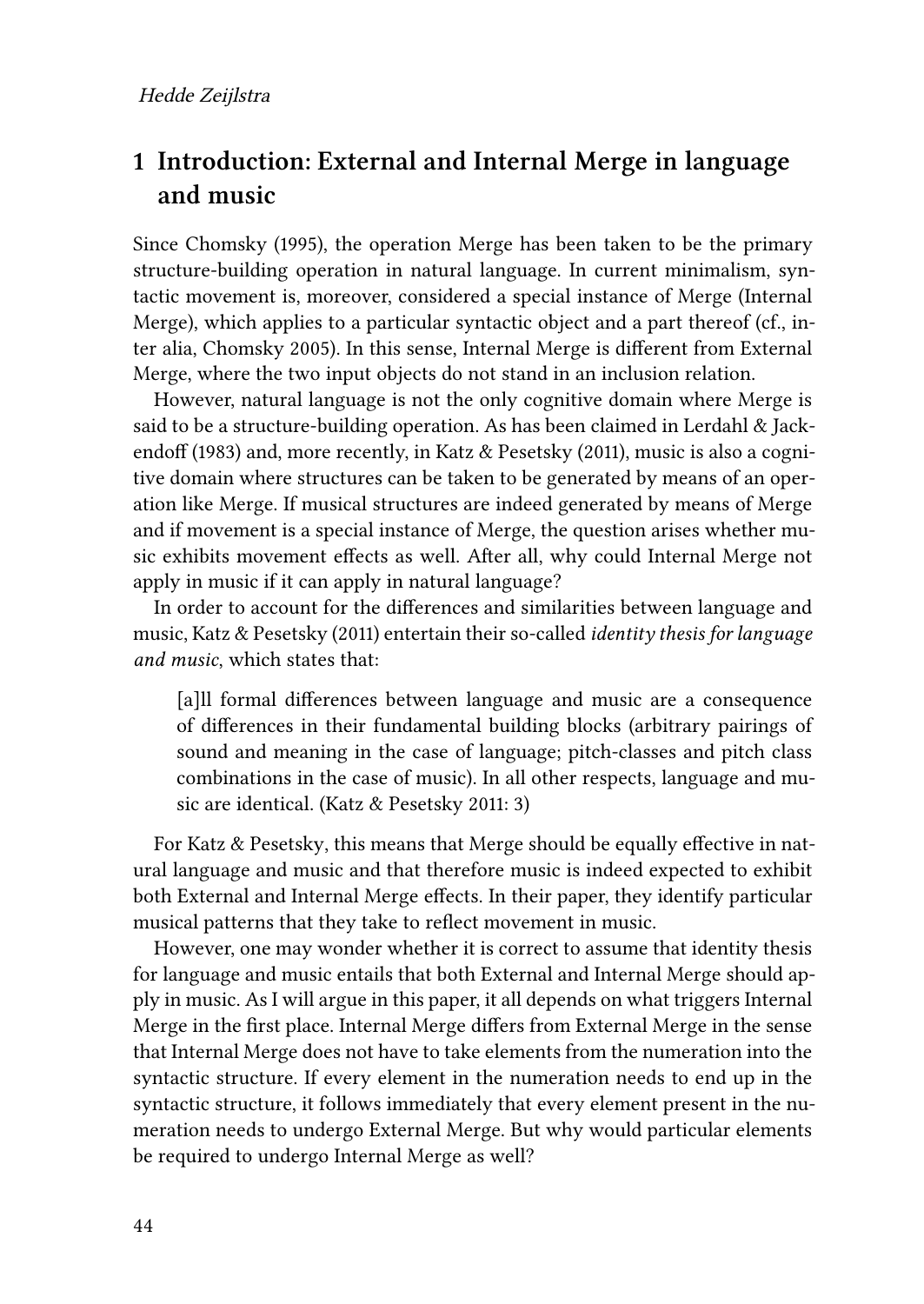Following a longstanding tradition in syntactic theory, I assume that Internal Merge is triggered by so-called uninterpretable formal features – formal features that need to stand in a particular configuration with their interpretable counterparts. If that is the case, the question arises as to whether such movementtriggering features can also be attested in music. I argue they do not.

According to the identity thesis for language and music, all differences between music and language should reduce to differences in their building blocks: for [Katz & Pesetsky,](#page-22-0) arbitrary pairings of sound and meaning in the case of language, and pitch classes and pitch-class combinations in the case of music. Let's focus in more detail on each type of building blocks.

Lexical items are generally thought to consist of three types of features: phonological features, syntactic or formal features, and semantic features. Phonological features are only interpretable or legible for the sensori-motor system; semantic features are only interpretable or legible for the conceptual-intentional systems; and syntactic or formal features are interpretable or legible for neither of them. In that sense, linguistic building blocks can be said to be multi-modular, not monomodular.

Things are different when it comes to musical building blocks. One dimension in which the architecture of music is much different from that of natural language is that musical structures are not subject to compositional semantic interpretation in the sense that the meaning of a musical structure – to the extent it has any (see, for instance, [Schlenker 2016](#page-23-1) and references therein for discussion) – follows compositionally from the meaning of the parts it consists of and the way these parts are structured. While linguistic objects are built of elements that form sound-meaning pairs, the musical objects are not. Musical building blocks are mono-modular building blocks. Mono-modular building blocks are building blocks that are all interpretable or legible for the same module, in this case the sound side of music. And even if it turns out that pitch classes and pitchclass combinations are not the only available building blocks in music (and other building blocks are available as well, either inside or outside Western tonal music), those building blocks will still belong to the same sound module.

Mono- vs. multi-modularity is then a main characteristic of the differences between musical and linguistic building blocks. Now, under the view that the application of Internal Merge is indeed driven by the need of so-called uninterpretable features to be checked by their interpretable counterparts, it follows immediately that Internal Merge can only be triggered by features present on linguistic building blocks, not on musical building blocks. The reason is that uninterpretable features are defined as elements that are not part of the set of semantic features, but require a particular checking (or valuation) relation with a feature that does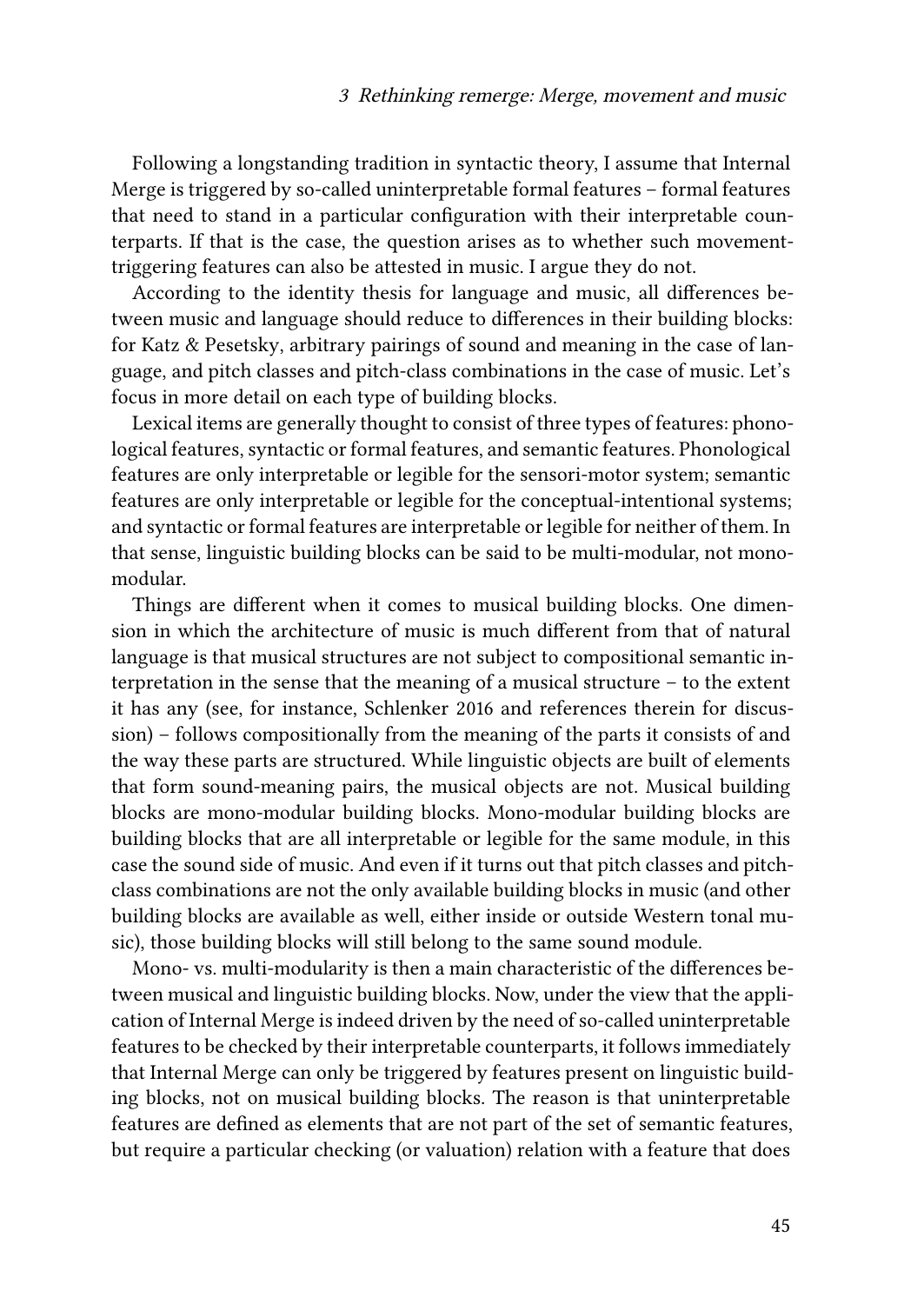belong to this set. As a consequence, no uninterpretable feature can be acquired without the presence of a semantic counterpart (see [Brody 1997](#page-20-1); [Svenonius 2007;](#page-23-2) [Zeijlstra 2008](#page-23-3); [2012\)](#page-23-0). But if that is correct, uninterpretable features, by definition, can only be part of building blocks that are not mono-modular. In fact, in any cognitive system whose output is not defined in terms of pairs of elements belonging to different cognitive modules (in the way that linguistic output is defined in terms of sound-meaning pairs), features that denote dependencies on elements belonging to different modules cannot exist.

If that is the case, the identity thesis for language and music should actually predict that, to the extent that Internal Merge can only be triggered by uninterpretable formal features, it can never apply to pieces of musical structure and that therefore instances of movement are expected to be absent in music.

In this article, I first further elaborate the claim that (properties of) uninterpretable features are the trigger for syntactic movement (§[2\)](#page-3-0). Then, in [§3](#page-6-0), I discuss Katz & Pesetsky's claim that music does not only exhibit External Merge, but also Internal Merge. In §[4,](#page-14-0) I spell out some problems for the claim that music exhibits movement effects, and I provide an alternative analysis for the phenomena discussed by [Katz & Pesetsky](#page-22-0) that does not allude to movement. I argue that this alternative account can equally well, if not better, explain the special behaviour of full cadences than the movement account does. [§5](#page-18-0) concludes.

## <span id="page-3-0"></span>**2 Internal and External Merge in natural language**

One of the highlights of the twenty-first-century developments in minimalism has been the operational unification of syntactic structure building and movement. While previous versions of minimalism (and its generative predecessors) took movement to involve a separate syntactic operation alongside Merge (or any other structure-building operation), [Chomsky \(2005\)](#page-21-2) argued that nothing a priori forbids Merge to apply to previously created parts of the syntactic structure, and to remerge, or internally merge, these with the top node of the derivation (see also [Starke 2001](#page-23-4)). Under this conception of Internal Merge, the question as to why natural language would display displacement operations no longer seemed to be in need of an explanation. If Merge is not restricted to External Merge, it would rather require additional explanation if language did not display movement effects.

At the same time, questions still arise with respect to when Internal Merge should take place. Internal Merge differs from External Merge in the sense that Internal Merge does not have to take elements from the numeration into the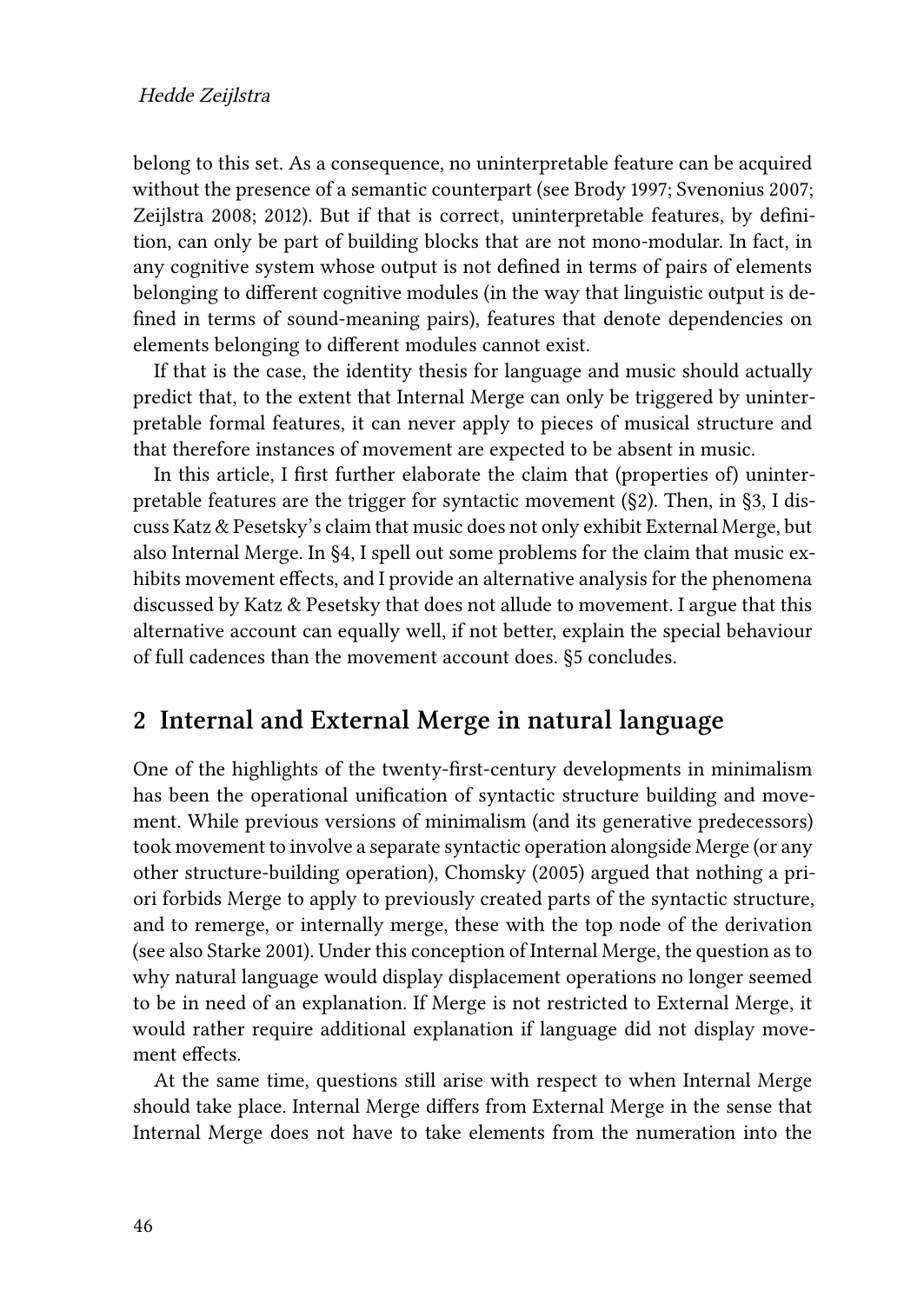syntactic structure. If every element in the numeration needs to end up in the syntactic structure, it follows immediately that every element present in the numeration needs to undergo External Merge. But why would particular elements be required to undergo Internal Merge as well? From this perspective, there is no (external) reason that would force Internal Merge to take place.

The most straightforward solution would be to assume that Internal Merge only takes place if not applying it would render the sentence ungrammatical. Under that view, Internal Merge is a costly operation that only applies when necessary. This means that it is an operation for which a trigger is needed; and therefore, the question immediately arises as to what triggers Internal Merge.

Originally, it has been proposed by [Chomsky \(1995\)](#page-21-0) that so-called uninterpretable features trigger movement. In a structure like([1](#page-4-0)), it is the uninterpretable  $\lceil u\varphi \rceil$  feature on T that triggers movement of the lower DP into the specifier position of the T-head, so that this feature, as well as the nominative feature on the DP, can be checked. The central conceptual motivation behind uninterpretable features as triggers for movement was that this would reduce two not well understood phenomena – the existence of semantically vacuous elements and the existence of displacement effects – to one not well understood notion: the need to remove uninterpretable features (where removal of uninterpretable features was said to take place under spec-head configuration).

<span id="page-4-0"></span>(1)



This view, however, was later on rejected, primarily since it turned out that uninterpretable features could be checked at a distance (the uninterpretable feature probing down in its c-command domain to find a matching active goal). English expletive constructions (where the finite verb agrees with a lower VP-internal associated subject)([2](#page-5-0)), Icelandic quirky case constructions (where the verb agrees in number with a nominative object) [\(3\)](#page-5-1), and various other constructions all underlie structures where the probe and the goal of agreement never appear in spec-head configuration: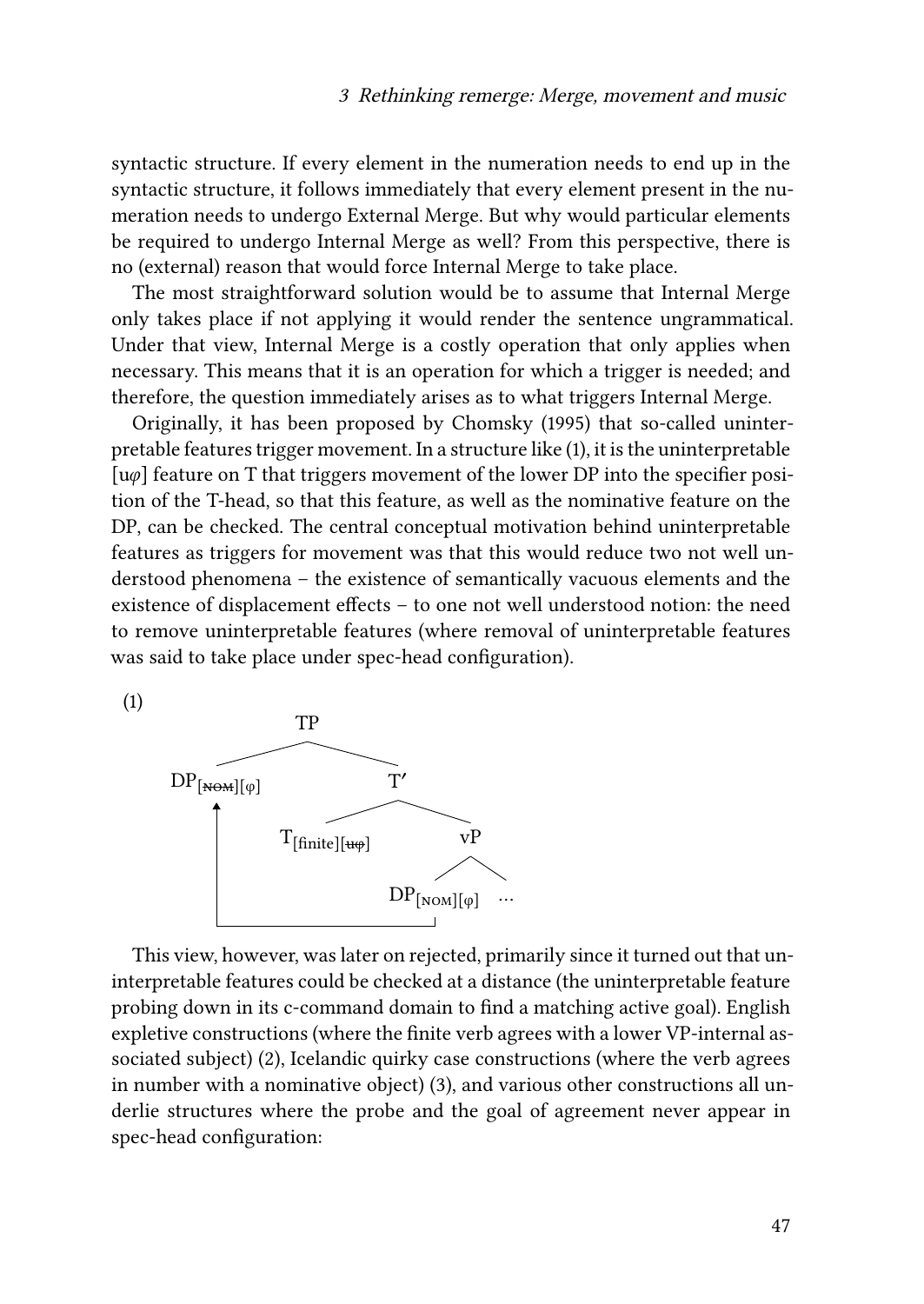- <span id="page-5-0"></span>(2) a. There seems to have arrived some student.
	- b. There seem to have arrived some students.
- <span id="page-5-1"></span>(3) Icelandic([Bobaljik 2008](#page-20-2))
	- a. Jóni Jon.<code>DAT</code> like.p<code>L</code> these  $\,$  socks.nom  $\,$ líkuđu thessir sokkar 'Jon likes these socks.'
	- b. Mér virdast hestarnir vera me seem. pl the horses be seinir slow 'It seems to me that the horses are slow.'

If uninterpretable features can no longer be taken to trigger Internal Merge, the question arises as to what should do instead. [Chomsky \(2000](#page-21-3); [2001\)](#page-21-1) argues that movement should be thought of as an operation dependent on, and not triggered by, agreement. For him, probes, carrying uninterpretable features, could be equipped with an additional feature [EPP], which requires that the specifier of the probing head be filled. If no other suitable candidate could be merged externally in that position (such as an expletive subject like English *there*, or a dative subject, to the extent that such elements could be externally merged in this position in the first place; cf. [Chomsky 2000;](#page-21-3) [Deal 2009](#page-21-4) for different proposals and discussion), the goal would raise into that position.

Even though using the EPP-feature gets these facts right, its postulation has often been criticized for a lack of independent motivation. The EPP-feature is rather a movement-triggering diacritic and does not build upon any explanation as to why movement should take place in the first place, although it could be that the presence or absence of movement (diacritics) is really just formal arbitrariness (a position taken by [Biberauer et al. 2009;](#page-20-3) [2014](#page-20-4); [Biberauer & Roberts](#page-20-5) [2015,](#page-20-5) among others). For this reason, others have proposed to reinstall uninterpretable features themselves, rather than EPP-features, to be the sole triggers of movement (e.g., [Bjorkman & Zeijlstra 2019\)](#page-20-6). Nevertheless, whether uninterpretable features or subfeatures of uninterpretable features are the trigger for movement, in both cases uninterpretable features still form necessary elements in movement-triggering configurations.

Naturally, it is not the case that EPP-features and (un-)interpretable features are the only candidates for being movement triggers. [Richards \(2016\)](#page-22-2), for instance, has argued that phonological adjacency requirements trigger movement; and [Neeleman & Van de Koot \(2008\)](#page-22-3) have argued that movement may feed various mapping rules. But it should be noted that this type of approaches also relates the necessity of movement to interface requirements, as do uninterpretable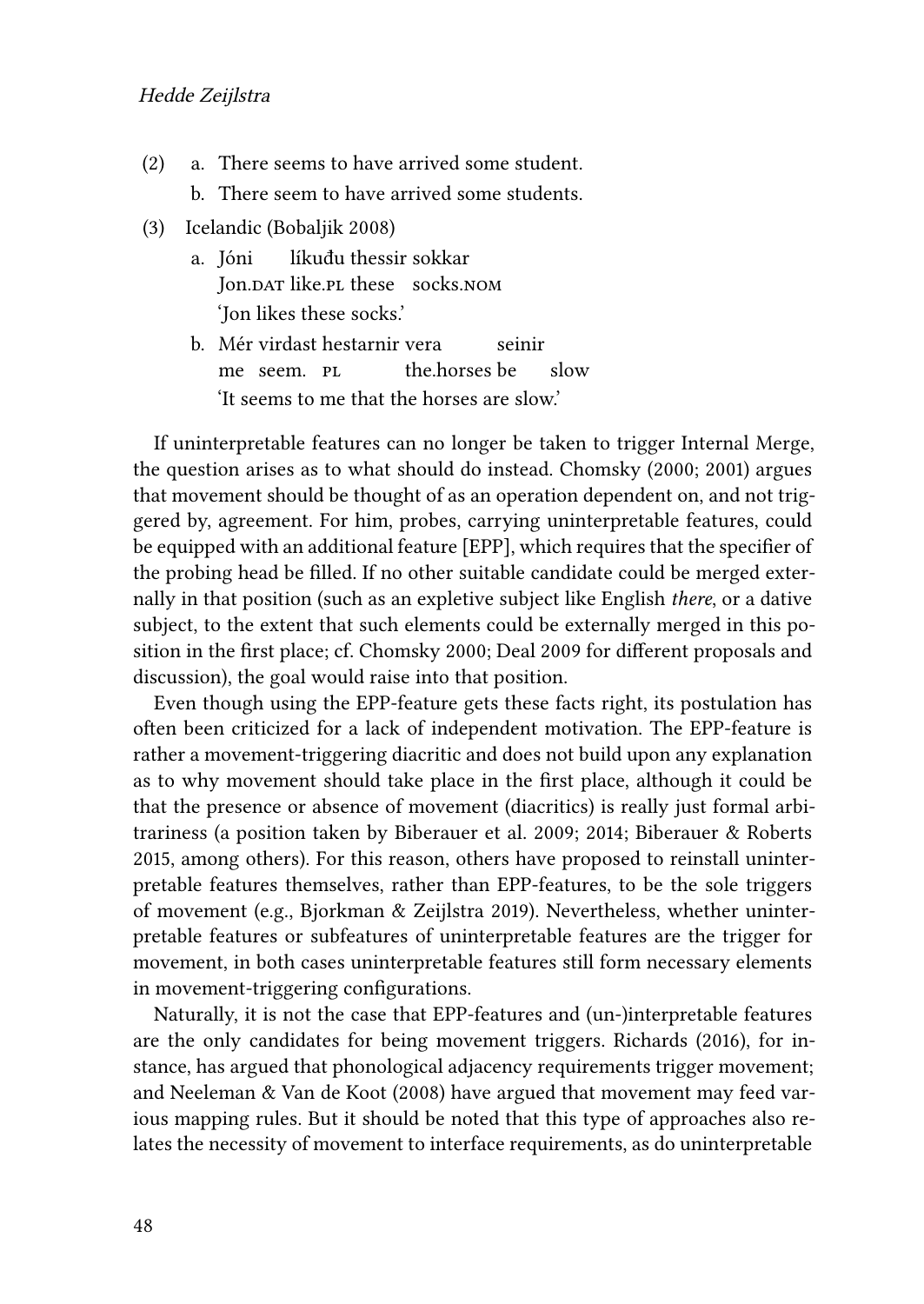feature approaches. This all suggests that, in cognitive systems that lack formal features mediating between phonological and semantic features, triggering of Internal Merge might not be possible.

## <span id="page-6-0"></span>**3 Internal and External Merge in music**

In this section, I discuss the extent to which Merge can be said to be the (sole) structure-building operation in music, as claimed by [Katz & Pesetsky.](#page-22-0) In order to provide evidence for this claim, [Katz & Pesetsky](#page-22-0) build upon the insights presented in [Lerdahl & Jackendoff](#page-22-1)'s (1983) *Generative theory of tonal music* (GTTM). I will first briefly illustrate the major components of GTTM that are relevant for the discussion in this paper, without doing justice to the richness of this theoretical framework (§[3.1](#page-6-1)). Then, in [§3.2](#page-8-0), I will present a particular aspect of music, namely the existence of structural hierarchies in music, which, for [Katz & Peset](#page-22-0)[sky,](#page-22-0) forms evidence for their claim that musical structures are generated by at least External Merge. In [§3.3,](#page-10-0) I discuss how, according to [Katz & Pesetsky,](#page-22-0) other musical properties provide evidence for Internal Merge in music.

#### <span id="page-6-1"></span>**3.1 Lerdahl & Jackendoff's Generative theory of tonal music**

According to the GTTM model, there are four components that determine the proper analysis of a musical structure. These four components are listed/given in([4](#page-6-2)) below:

- <span id="page-6-2"></span>(4) a. grouping structure
	- b. metrical structure
	- c. time-span reduction (TSR)
	- d. prolongational reduction (PR)

Following [Lerdahl & Jackendoff \(1983](#page-22-1): 8–9), grouping structure "expresses the hierarchical segmentation of the piece into motives, phrases, and sections"; metrical structure "expresses the intuition that the events of the piece are related to a regular alternation of strong and weak beats at a number of hierarchical levels"; TSR "assigns to the pitches of the piece a hierarchy of "structural importance" with respect to their position in grouping and metrical structure"; and PR, finally, "assigns to the pitches a hierarchy that expresses harmonic and melodic tension and relaxation, continuity and progression".

For [Lerdahl & Jackendoff \(1983\)](#page-22-1), each component can assign a set of structures to a given string of music; and an additional set of preference interface rules then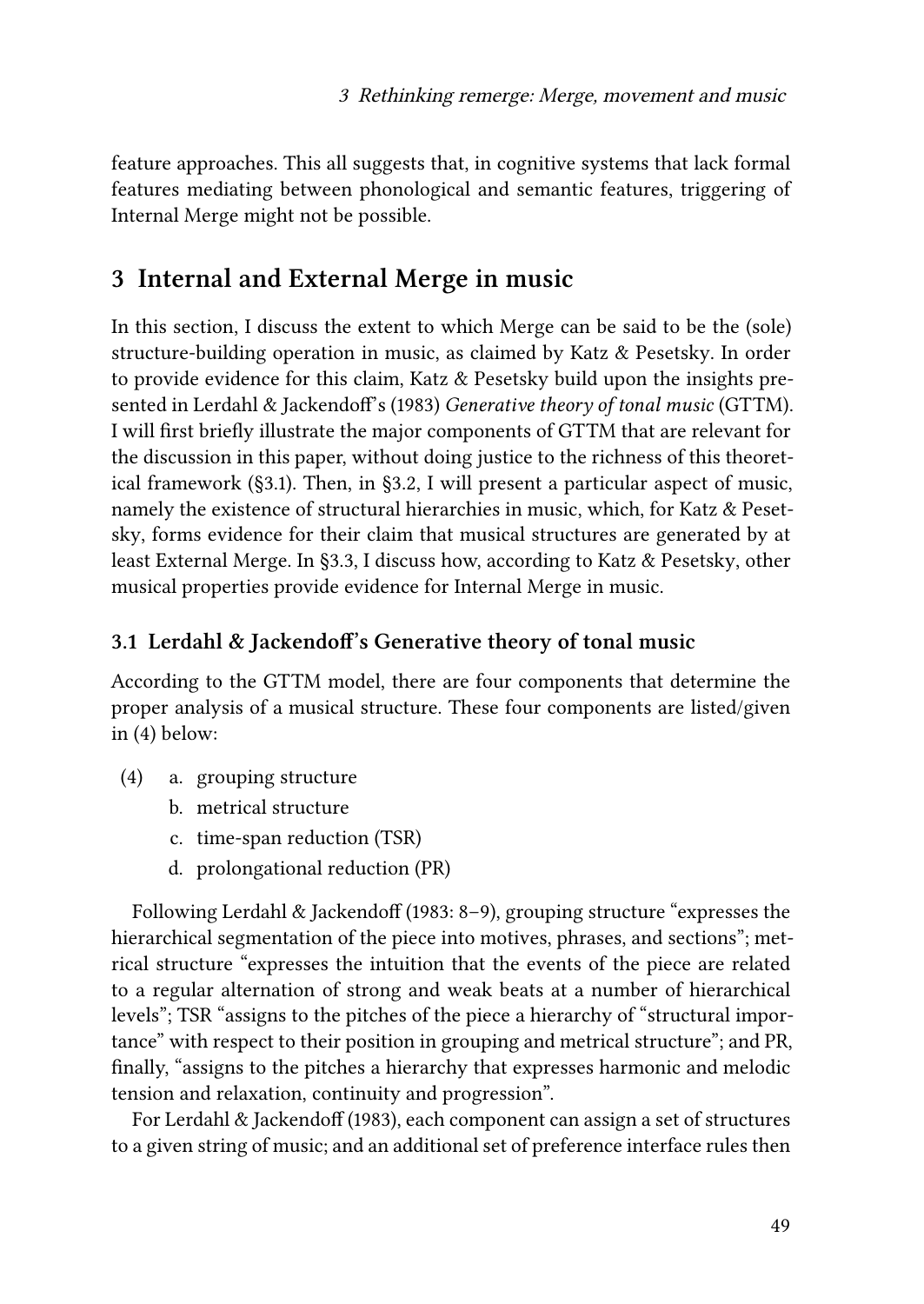determines which of these analyses is the correct one (often just one). In this sense, the musical architecture forms a strong resemblance with Jackendoff's parallel architecture of grammar [\(Jackendoff 1997;](#page-22-4) [2002](#page-22-5); [Culicover & Jackendoff](#page-21-5) [2005](#page-21-5)), which treats phonology, syntax, and semantics as independent generative components whose structures are also linked by interface rules: each component generates (a number of) structures, and interface rules determine what the proper mappings between these structures are. Such interface rules, for instance, determine which prosodic and which syntactic structures correlate.

Jackendoff's parallel architecture differs from Minimalist grammar in the sense that parallel architecture grammar has multiple engines, whereas Minimalist grammar has only one engine: its output leading to different levels of representation (phonetic form (PF) and logical form (LF)). However, at least according to [Katz & Pesetsky](#page-22-0), and I follow them in this respect, it is not the case that every musical component may bi-directionally inform every other component. Rather, it turns out that the outputs of grouping structure and metrical structure both inform TSR, which, in turn, informs PR. But if that is the case, the model for a grammar of music can be thought of as these components being directionally ordered, much like different grammatical components are directionally ordered in Minimalist grammar (Figure [3.2\)](#page-7-0). [Katz & Pesetsky'](#page-22-0)s implementation of GTTM (Figure [3.1\)](#page-7-0) is the reverse of the reverse Y-model.

<span id="page-7-0"></span>

If this implementation is correct, the architecture of musical grammar forms a striking correspondence with the architecture of natural language grammar. A particular input is assigned an initial structure that can be derivationally transformed in subsequent structures, with particular well-formedness conditions holding at different levels of representation.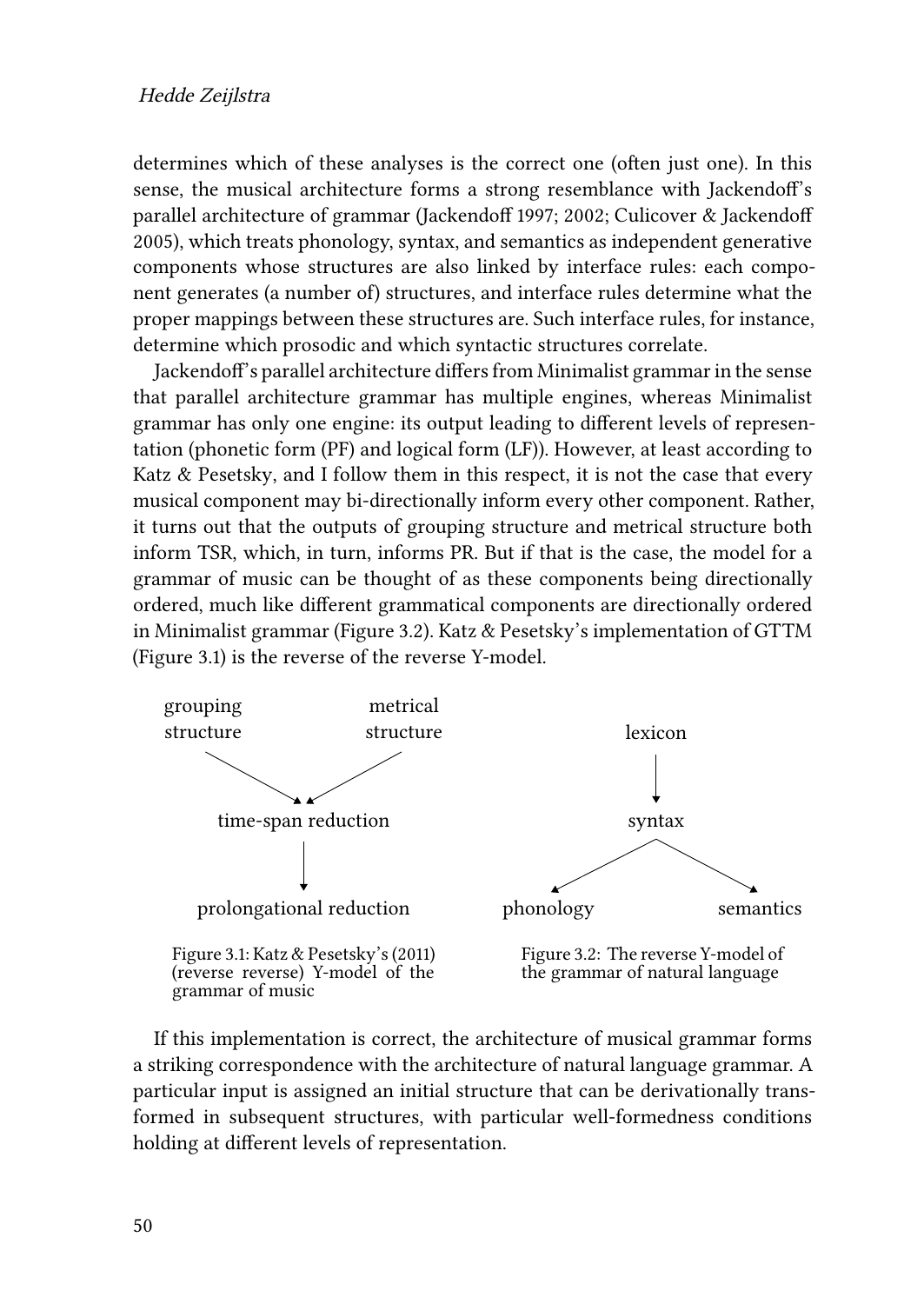Under this architecture, it can indeed be investigated what the exact parallels are between the syntax of music and the syntax of natural language, and, most notably, whether the differences attested between language and music are merely a consequence of the differences in their building blocks or whether these differences are richer in nature.

#### <span id="page-8-0"></span>**3.2 External Merge in music**

For [Lerdahl & Jackendoff](#page-22-1) and for [Katz & Pesetsky,](#page-22-0) the correspondence between language and music is stronger than merely being an architecture with various components that together are responsible for the analysis of a structure (irrespective of whether these components are derivationally or representationally connected by means of interface rules). As [Lerdahl & Jackendoff](#page-22-1) already proposed, TSR in GTTM is very similar to prosodic structure in natural language, as both are formulated in terms of relative prominence. Moreover, [Katz & Peset](#page-22-0)[sky](#page-22-0) take PR to align with linguistic syntax. The reason for them is that both PR and linguistic syntactic structures are binary branching, endocentric (i.e., headed) structures of the kind that is created by (External) Merge in Minimalist grammar. That such structures are headed can be witnessed by the fact that such structures are able to encode dependency relations between non-string-adjacent elements.

To see this, let us focus on the structure of PR. PR structures assign to the pitches a hierarchy that expresses harmonic and melodic tension and relaxation, continuity and progression. Simplifying things, every pitch that increases some kind of tension needs to be followed by some kind of relaxation. However, this need for tension followed up by relaxation is crucially not a string-adjacent condition. In fact, as we will see later on, it may very well be the case that the first tonic already induces a tension that is to be relieved by the final tonic, thus creating a constituent of two sisters whose heads span the entire musical piece. That means that tensions and relaxations in musical structures form non-local dependencies that are best explained as structural dependencies. This intuition is encoded in PRs by assigning head status to any sister of a node that is more relaxed. As an example, take the toy melody in Figure [3.3](#page-9-0).

In this structure, the first event (the tonic C) establishes a sisterhood relation with the second event, the tonic being the head. In Western tonal music, tonics are always the most relaxed pitches, whereas pitches or chords based on pitches belonging to other scale degrees are felt to be tenser. Accordingly, the first event in this toy melody is the head of the merger with the second, third, fourth, and fifth events. The fifth event is the dominant (five degrees away from the tonic), which is tensed with respect to the tonic, but more relaxed with respect to the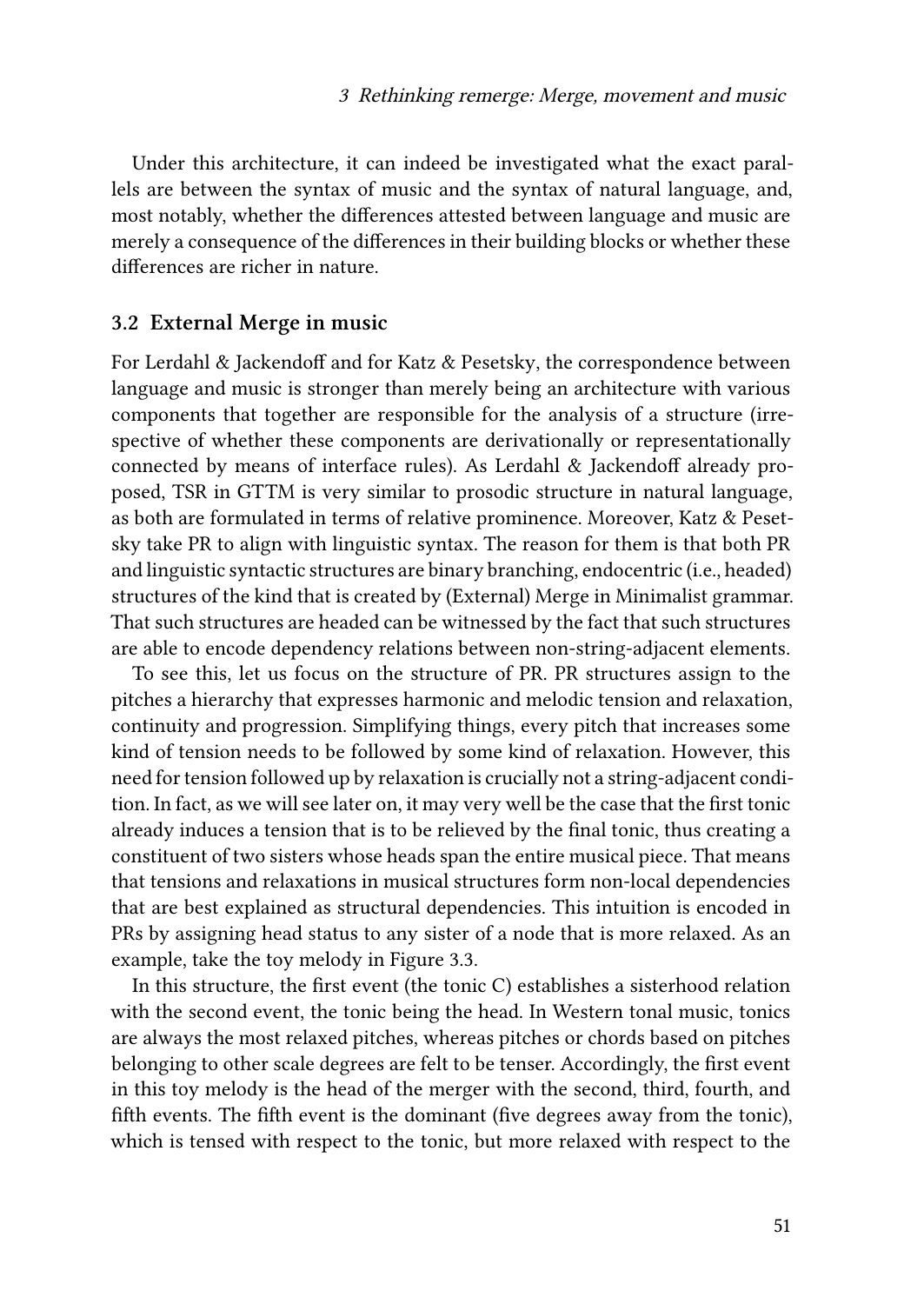<span id="page-9-0"></span>

Figure 3.3: Toy melody [\(Katz & Pesetsky 2011](#page-22-0): 16)

so-called subdominant (here, the fourth event), which is four degrees away from the tonic. Similarly, the final pitch (again, a tonic C) creates similar dependencies with the sixth till ninth events. The overall structure then consists of a constituent of two phrases: one in which the tonic in the first event is the head (1P) and one in which the tonic in the tenth event is the head (10P).

Evidence for this procedure of structure assignments comes from so-called *Schenkerian reductions* (see [Forte 1959](#page-21-6)). Schenkerian reductions are best understood as musical summaries. Going bottom-up, removing every layer of nonheads will still yield a melody that feels like the same kind of melody as the intact structure. This process can in principle be continued until the most prominent chords are left. By contrast, if an event with higher prominence is left out, the piece is no longer perceived as a proper reduction. Examples, taken again from [Katz & Pesetsky \(2011\)](#page-22-0), are presented below:

- (5) Good reductions of Figure [3.3](#page-9-0)
	- a. Deleting the non-heads of the lower 1′ and of 6′

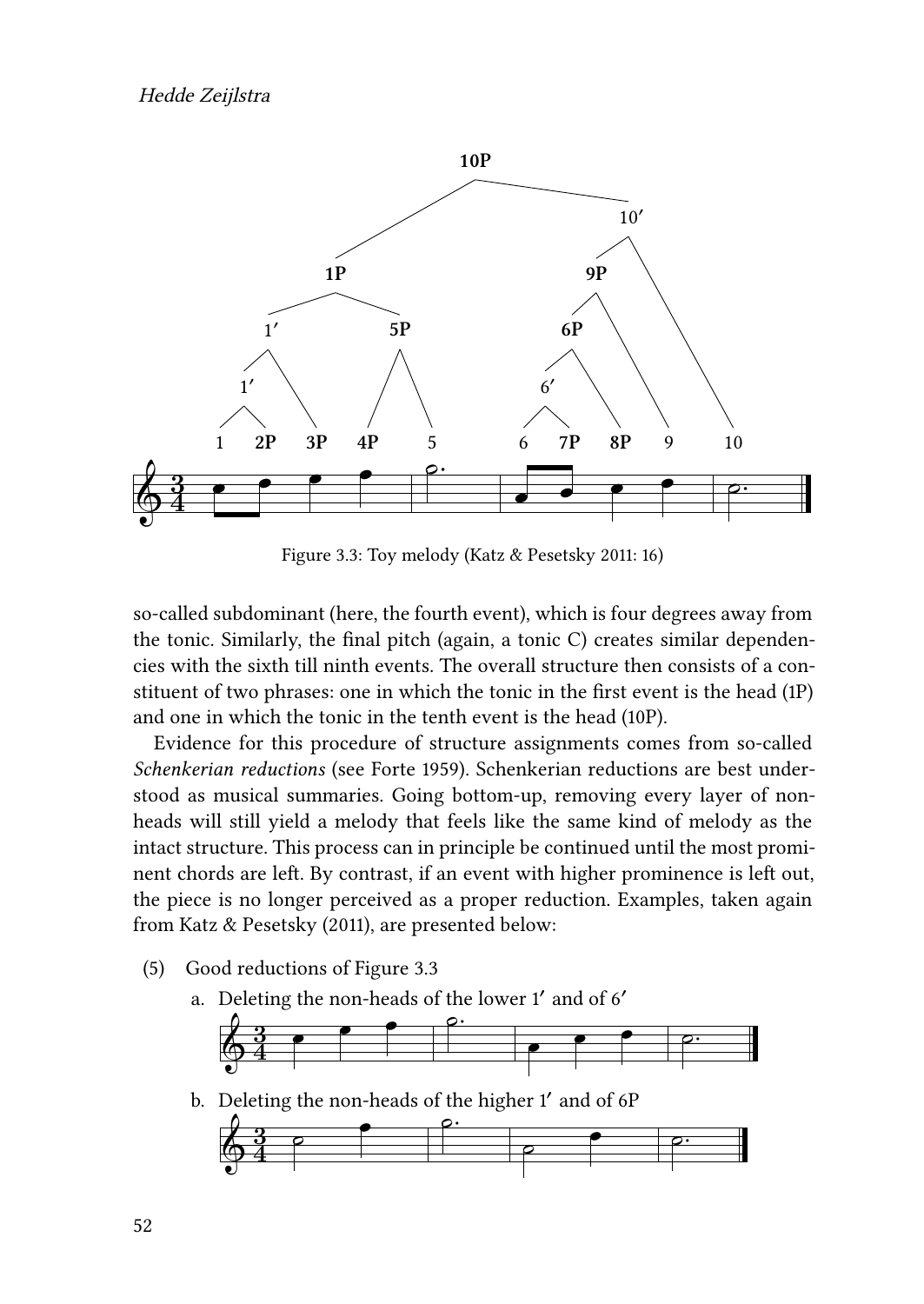

(6) A bad reduction of Figure [3.3](#page-9-0)



What does this tell us about Merge in music? The crucial comparison is that the structure-building operation appears to be similar to (External) Merge. Every two musical objects (being atomic or non-atomic) may merge and form a constituent of which the label is the same as that of one of its two daughters (the head). But if that is correct, it can be seen as evidence for there being a "syntactic engine" that is equally active in language and in music. This would, of course, be fully in line with [Katz & Pesetsky](#page-22-0)'s identity thesis for language and music. It is the modulespecific properties of music that determine what elements can be merged and, once merged, which ones yield the heads (in terms of tension and relaxation, to be computed on the basis of scalar distance with respect to the tonic). But the combinatorial mechanism, Merge, applies to musical objects in exactly the same way as it applies to syntactic objects.

#### <span id="page-10-0"></span>**3.3 Internal Merge in music**

The previous discussion of External Merge in music sets the ground for the next step in the discussion. If musical structures are indeed built by means of the single generative operation Merge (and the evidence for that claim, confirming the identity thesis for language and music, seems quite strong), then the question arises as to whether only External Merge applies or whether Internal Merge may apply as well. Formally, there is nothing in the combinatorial procedure that would exclude Internal Merge applying to music. [Katz & Pesetsky](#page-22-0) argue that movement effects can indeed be attested in music. Let us first look at the arguments they present for that.

In order to assess whether musical pieces may display movement effects, one should first determine what the proper characteristics of movement in music would be. That task is far from trivial, as general diagnostics for movement (the surface position of some element does not correspond with the locus of its semantic interpretation) do not apply in music, for the simple reason that musical structures lack semantic interpretation (in the sense that musical structures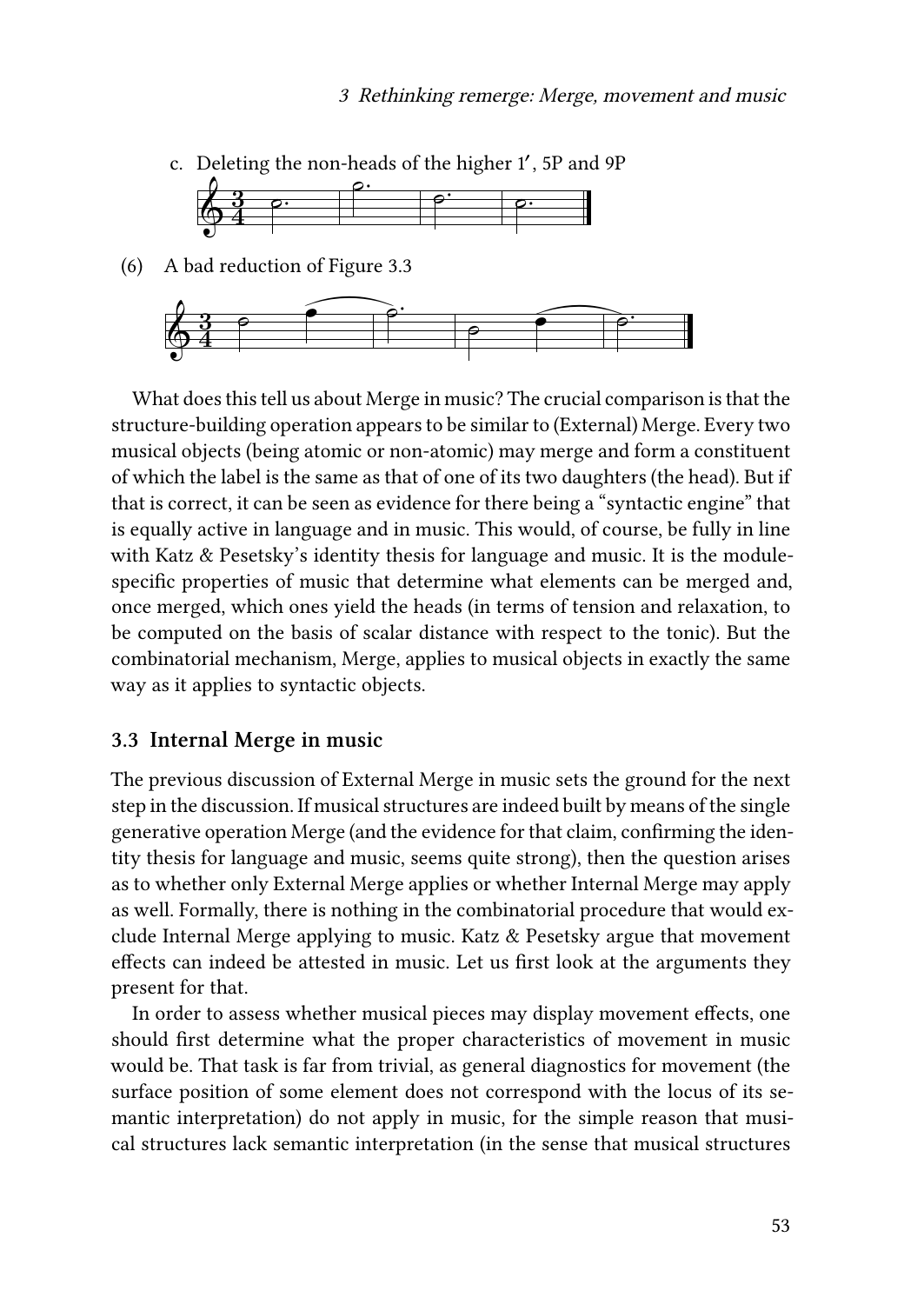lack LF). Therefore, the diagnostics for movement should either be formal or PFlike. Moreover, such diagnostics are arguably different for phrasal movement and for head movement. Since [Katz & Pesetsky](#page-22-0) do not provide any evidence for the existence of phrasal movement in music (even though they explicitly do not rule it out per se), but rather focus on head movement only, I will also only discuss what the characteristics of head movement in music would be. The characteristics that [Katz & Pesetsky](#page-22-0) apply for head movement in language and music are given in([7](#page-11-0)) and([8\)](#page-11-1), respectively:

- <span id="page-11-0"></span>(7) Head-movement in language([Katz & Pesetsky 2011:](#page-22-0) 40)
	- a. Once the head H of a phrase HP has undergone head movement, H is pronounced string-adjacent to the head of a higher phrase, but at the same time …
	- b. … the rest of HP remains an independent phrase that behaves just like a phrase whose head has not moved – even though:
	- c. The movement is obligatory. Movement of finite V to T in French satisfies some need of an element in this structure […].
	- d. The zero-level head that undergoes head movement to another zero-level head ends up tightly coupled to its new host. The two heads end up behaving like a single morphologically complex word for later processes of grammar (both syntactic and phonological).
- <span id="page-11-1"></span>(8) Head-movement in music([Katz & Pesetsky 2011:](#page-22-0) 41)
	- a. Some chord X must be performed string-adjacent to a chord Y. But at the same time …
	- b. … X has a normal set of syntactic dependents of its own, linearized normally – and thus apparently also heads its own phrase (an XP);
	- c. The movement should be obligatory, insofar as it produces an alteration in the features of Y that is required in order for the derivation to succeed;
	- d. Even though X may take a normal set of syntactic dependents, X is tightly coupled to its host Y, such that they function as an indivisible unit for other purposes (cf. the notion word).

Here, I will not contest these characteristics for movement, although I would like to point out that these characteristics should be interpreted in a uni-directional way. They are not diagnostics. Even if all effects attributed to head movement are indeed attested, this does not entail that the reverse must be the case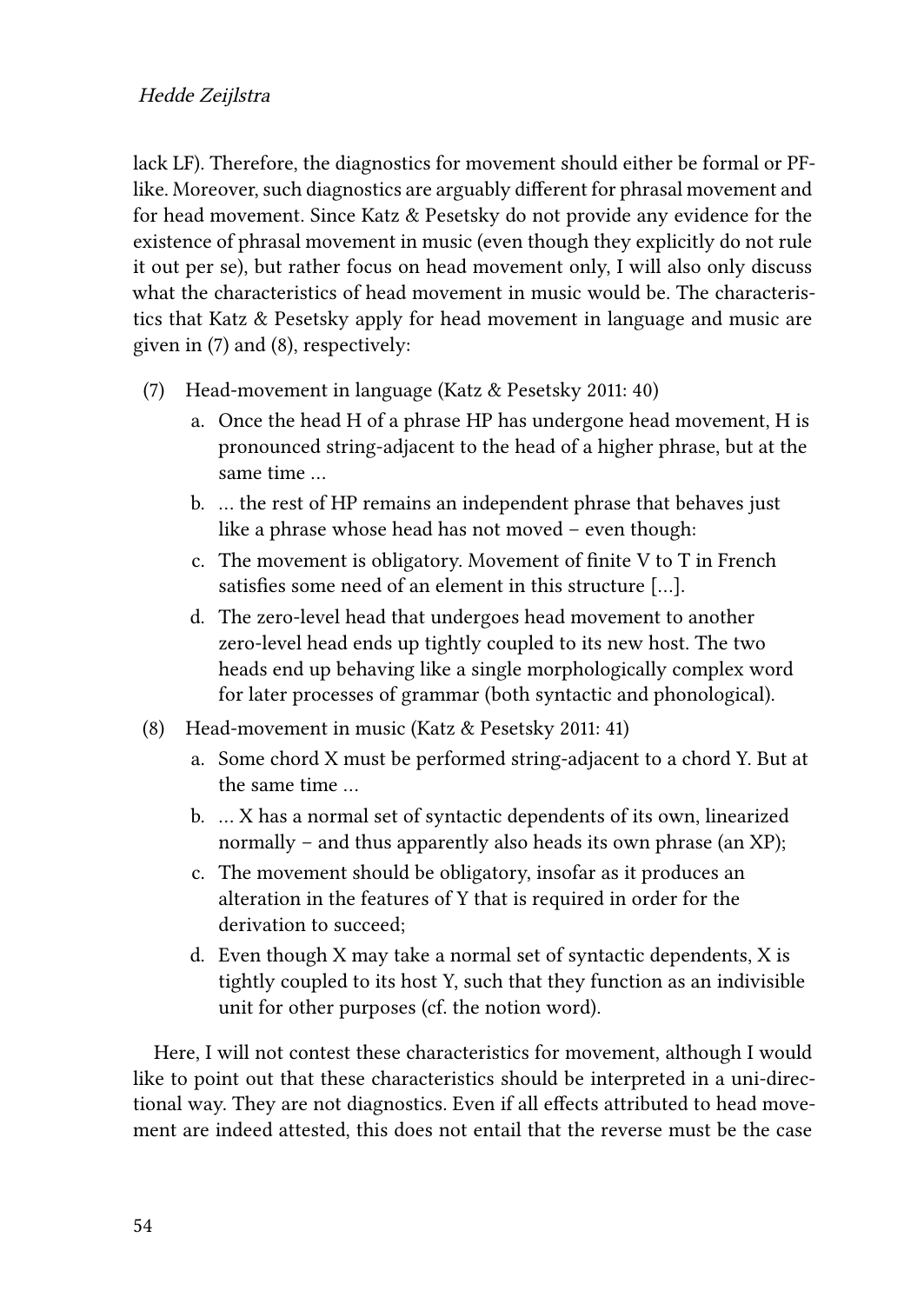as well. If some  $\alpha$  and  $\beta$  are both heads, pronounced string-adjacently, with  $\alpha$ altering some feature of  $\beta$  and  $\alpha$  and  $\beta$  together taken to form an indivisible unit (i.e., behaving word-like), this does not necessarily entail that  $\alpha$  underwent head movement into  $\beta$ . I will come back to that in [§4](#page-14-0).

[Katz & Pesetsky](#page-22-0) continue their argument by showing that so-called full cadences are a musical phenomenon that shows all the characteristics of head movement. In full cadences, the final chord, the tonic, which determines the key and counts as the head of the entire musical structure, must be preceded by a dominant, a chord whose root is five scale-steps away from the tonic and which has at least one dependent, generally headed by the so-called subdominant, often four scale-steps away from the tonic. In PR, the dominant is directly subordinate to the tonic and occupies a highly prominent position; metrically, it is often felt to be a much weaker chord that seems more deeply embedded in PR and seems to act as a weaker dependent of the tonic. This latter phenomenon is generally referred to as *cadential retention* – the phenomenon that the dominant and the tonic behave almost like a joint chord (and are even analysed as such in GTTM). An example is provided in Figure [3.4,](#page-12-0) where the dotted arrow (for now) indicates the stronger dependency of the dominant (δ) on the tonic (τ) (v indicating the subdominant).

<span id="page-12-0"></span>

Figure 3.4: Example of a full cadence [\(Katz & Pesetsky 2011](#page-22-0): 44)

Looking at the characteristics of head movement in music, [Katz & Pesetsky](#page-22-0) conclude that full cadences indeed are the result of head movement, and, therefore, of the application of Internal Merge in music.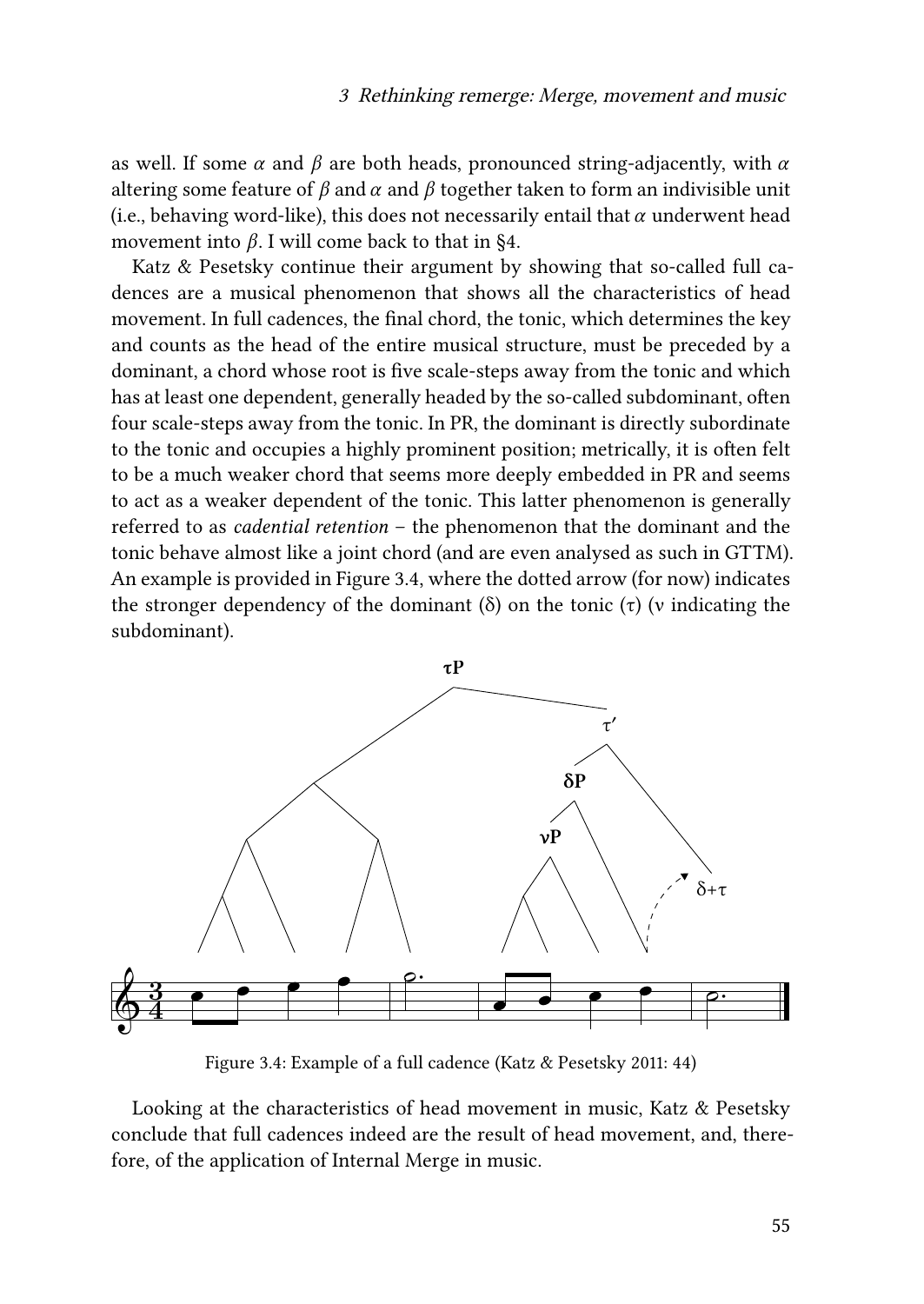As for the first two characteristics, if the dominant indeed raises into the head position of the tonic (yielding the structure in [\(9\)](#page-13-0), where angled brackets indicate lower copies of moved elements), the dominant is expressed string-adjacently to the tonic, even though the dominant still heads a phrase of its own (δP). This way, the construction behaves exactly like the first two clauses of the list of characteristics for head movement (in music).

<span id="page-13-0"></span>(9)  $\left[\begin{matrix} 1 & \sqrt{2} \\ 1 & \sqrt{2} \end{matrix}\right]$   $\left[\begin{matrix} 1 & \sqrt{2} \\ 0 & \sqrt{2} \end{matrix}\right]$   $\left[\begin{matrix} 1 & \sqrt{2} \\ 0 & \sqrt{2} \end{matrix}\right]$   $\left[\begin{matrix} 1 & \sqrt{2} \\ 0 & \sqrt{2} \end{matrix}\right]$   $\left[\begin{matrix} 1 & \sqrt{2} \\ 0 & \sqrt{2} \end{matrix}\right]$ 

As for the third characteristic, [Katz & Pesetsky](#page-22-0) claim that movement of the dominant into the tonic marks the tonic for establishing the key of the entire musical piece. They suggest that, in full cadences, movement of the dominant into the tonic head has the function of tonic-marking τ, i.e., assigning it the feature [+TON]. When the tonic head in a structure is tonic-marked, the terminal nodes of the phrase headed by the tonic are understood to belong to the key of τ. In this sense, head-movement of the dominant alters the tonic in having the feature [+TON].

As for the fourth characteristic, finally, [Katz & Pesetsky](#page-22-0) argue that moving the dominant into the tonic position makes the joint dominant–tonic complex act more like a single unit in terms of metric position and makes the dominant look structurally less important than its PR position would legitimize. This joint behaviour, then, is what underlies the phenomenon of cadential retention.

On the basis of this analysis, [Katz & Pesetsky](#page-22-0) conclude that musical structures are indeed generated by means of Merge, and the fact that Merge comprises both External and Internal Merge predicts that musical structures may indeed exhibit movement effects, of which full cadences are then an example. And, if musical structures indeed allow for movement, this forms additional evidence for Merge being the generator of musical structures. However, the reverse is not the case. If it turns out that head movement in music are absent (and that full cadences call for an alternative explanation), the claim that Merge is the sole generator of musical structures, and therefore also the identity thesis for language and music, can still be maintained. The evidence for structural (non-adjacent) dependencies in music and the structural mappings suffice as evidence for (External) Merge. The only question that would arise if (head) movement turns out to be absent in music, is: why is it absent in music despite the generative operation Merge being able to create structures involving movement, whereas (head) movement is so abundantly present in natural language? However, as argued for in §[1](#page-1-0) and [§2,](#page-3-0) if so-called uninterpretable features are the sole triggers of Internal Merge and those features are absent in music, it is actually predicted that Internal Merge cannot apply in music.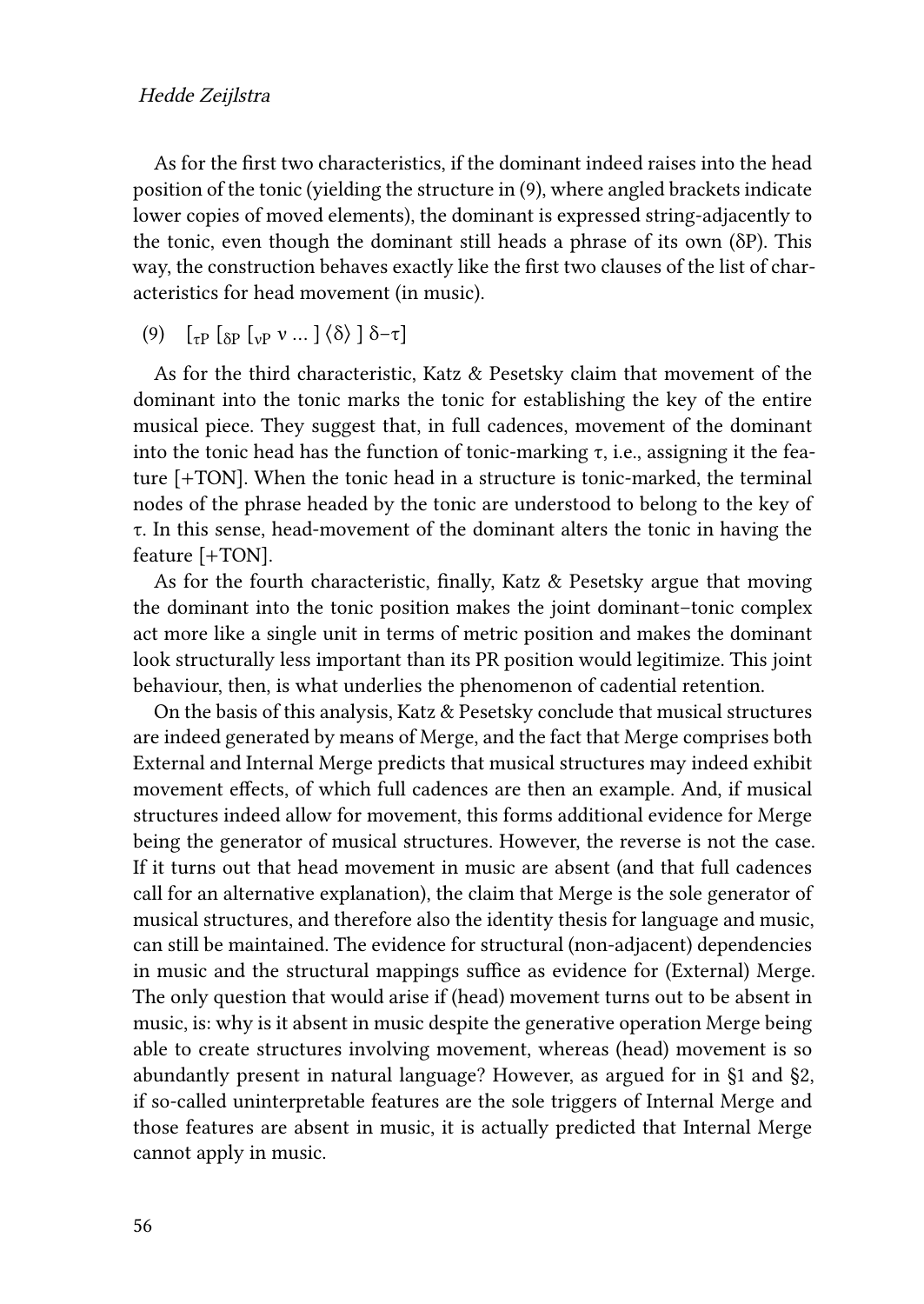### <span id="page-14-0"></span>**4 Challenging movement in music**

Full cadences are the sole cases of alleged (head) movement in music that [Katz](#page-22-0) [& Pesetsky](#page-22-0) present. That means that the validity of the claim that music exhibits movement rests solely on the validity of the argumentation behind their analysis of full cadences as involving head movement. Consequently, in order to maintain that Internal Merge applies in music, it must be shown that (i) full cadences indeed exhibit all the characteristics of head movement and (ii) that these constructions cannot be analysed in alternative terms (or that such an alternative analysis is much weaker). In this section, I argue that full cadences do not show a full parallel with instances of head movement in natural language and that the construction itself calls for an alternative analysis.

One fact that already casts doubt on the claim that music exhibits movement effects is that, outside full cadences, no other clear cases of movement in music have been attested. This is not because [Katz & Pesetsky](#page-22-0) have been the first to look at those effects (although, admittedly, there have been few studies of the kind). [Rohrmeier & Neuwirth \(2014\)](#page-23-5) discuss particular configurations that may involve movement in music as well, but crucially state that these constructions do not have to be analysed as syntactic movement and therefore do not form any evidence in favour of movement in music. The only other claim of movement in music that I am aware of is [Temperley \(1999\)](#page-23-6), who notes a parallel between syncopation in rock music and head movement in syntax.

Strikingly, these cases of alleged movement in music are the linguistic equivalent of rightward, string-adjacent head-movement. That, of course, already triggers the question as to why other instances of movement (phrasal movement, non-string-adjacent movement and leftward movement) have so far not been attested in music.

It should be noted in this respect that the core cases of movement in language indeed are cases of leftward, non-string-adjacent movement. That phrasal movement has not been attested as such is not so telling. Both head movement and phrasal movement are indeed solid cases of movement, although head-movement has often been said to be an instance of PF-movement, instead of movement that takes place in narrow syntax (cf. [Chomsky 1995;](#page-21-0) [Boeckx & Stjepanović 2001;](#page-20-7) [Harley 2004](#page-22-6)). However, even if head movement were an instance of PF-movement, this would not invalidate the claim that music exhibits movement effects, as musical structures, just like syntactic structures in language, are to be linearized. In fact, one might even argue that the specific nature of music (with its sole sound side and lack of a meaning side) would rather call for head movement only.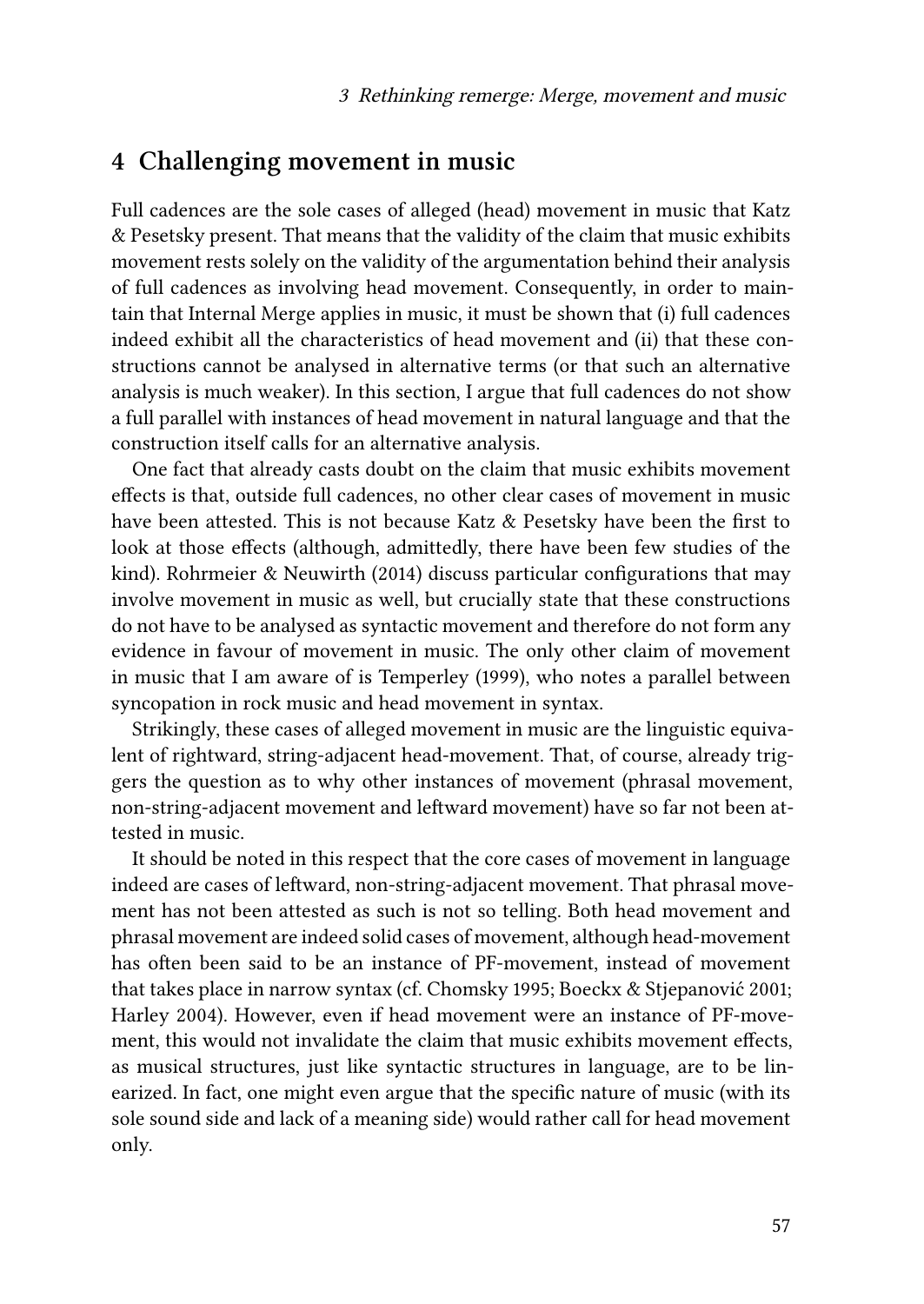#### Hedde Zeijlstra

Things are different, however, when it comes to rightward, string-adjacent movement, which has received more scepticism in the linguistic literature. Rightward movement, especially in comparison to leftward movement, is heavily constrained (cf. [Ross 1967](#page-23-7); [Kayne 1994](#page-22-7); [Cinque 1996;](#page-21-7) [Ackema & Neeleman 2002;](#page-20-8) [Abels & Neeleman 2012\)](#page-20-9). For instance, [Kayne \(1994\)](#page-22-7) observes that there are verbsecond languages but no so-called verb-penultimate languages (where the finite verb appears in the penultimate position). Neither are there languages where *Wh*-terms consequently move to the right (with the possible exception of certain sign languages, cf. [Cecchetto et al. 2009](#page-21-8)). According to [Abels & Neeleman](#page-20-9) [\(2012\)](#page-20-9), rightward phrasal movement is only possible for full extended projections (that do not strand any parts of it), and according to [Ackema & Neeleman \(2002\),](#page-20-8) rightward head movement is restricted to moving heads that do not cross any of their dependents. If that is correct, then rightward head movement can only be string-adjacent.

But string-adjacent movement perhaps even calls for more scepticism. How can one determine whether a particular element underwent movement if the linear position of the moved element is the same as its base position? Already in linguistics this is far from clear. In the case of string-adjacent phrasal movement, there might be good reasons to assume that some particular elements indeed undergo movement. For instance, [Pesetsky \(1987\)](#page-22-8) and [Bobaljik \(1995](#page-20-10); [2002\)](#page-20-11) have argued that subject *Wh*-phrases (like *Who* in *Who left?*) arguably undergo movement from Spec,TP into Spec,CP (to end up in A-bar position) (pace [Grimshaw](#page-21-9) [1997](#page-21-9)). For head movement things are less clear. Do heads in head-final languages (the only candidates for rightward string-adjacent head movement), such as Korean and Japanese, undergo head movement or not? Is it the case that, in such languages in a configuration like [\(10\)](#page-15-0), V moves into T and/or T into C?

#### <span id="page-15-0"></span>(10)  $[CP [TP] [VP] T ] C ]$

Whether languages like Japanese and Korean exhibit string-adjacent rightward head movement or not has been widely discussed in the literature. Various scholars have provided arguments in favour of it. [Otani & Whitman \(1991\)](#page-22-9) have argued that, in Japanese, the verb must raise to account for various ellipsis effects. The same applies to [Koizumi \(1995;](#page-22-10) [2000\)](#page-22-11), who has primarily discussed scrambling and coordination. Also, [Yoon \(1994\)](#page-23-8) makes an argument in favour of string-adjacent head movement based on coordination of tensed and untensed conjuncts. [Choi \(1999\),](#page-21-10) finally, formulates an account in terms of NPI licensing that calls for string-adjacent head movement. But as [Han et al. \(2007](#page-21-11); [2016\)](#page-21-12) have shown, basing themselves on arguments by [Kim \(1995\),](#page-22-12) [Chung & Park \(1997\)](#page-21-13), [Hoji](#page-22-13)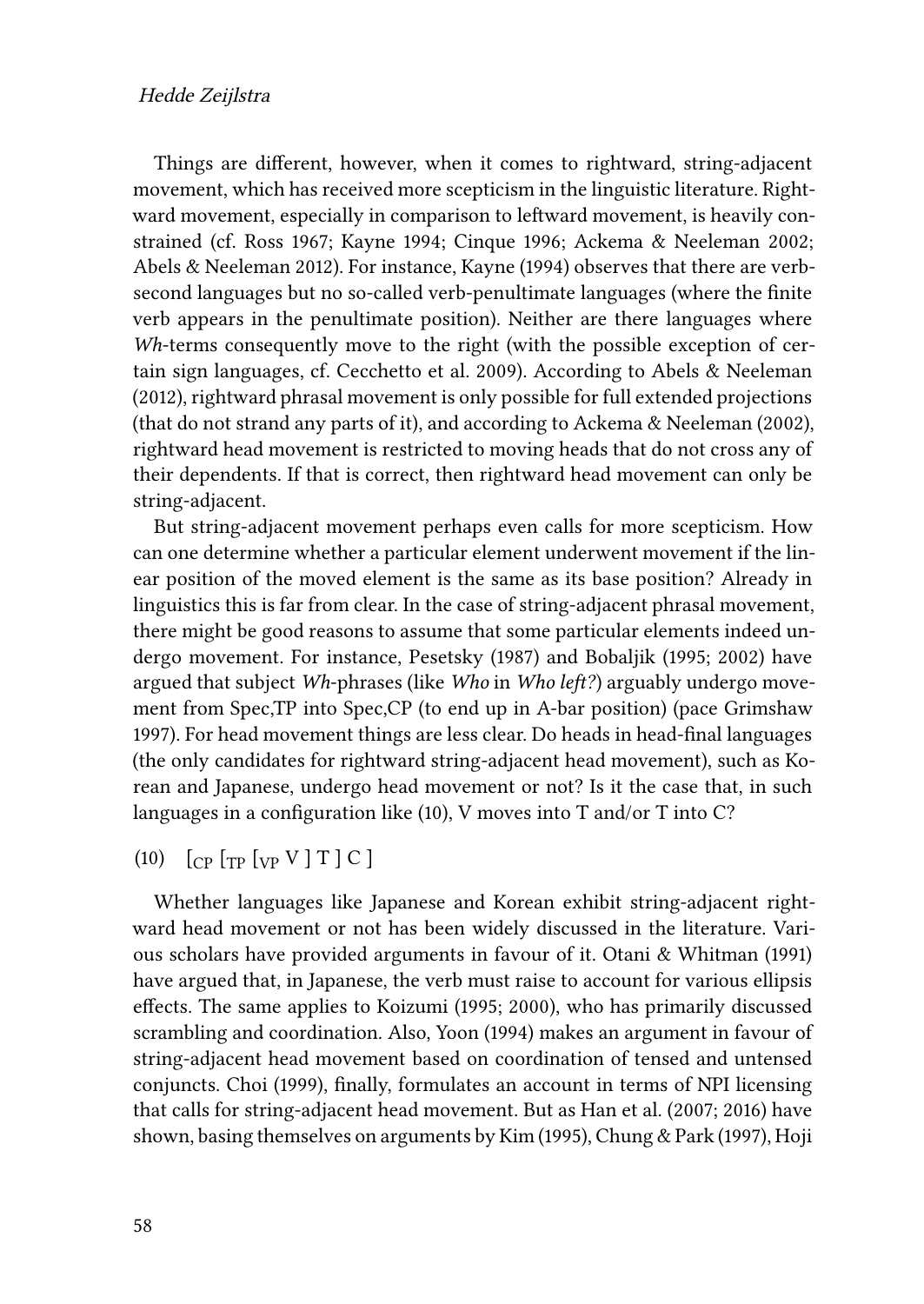[\(1998\),](#page-22-13) [Kim \(1999\)](#page-22-14), and [Fukui & Sakai \(2003\)](#page-21-14), all these facts can also be accounted for by approaches that do not allude to rightward head movement. In turn, [Han](#page-21-11) [et al. \(2007;](#page-21-11) [2016\)](#page-21-12) argue that head-final languages (Korean is their example) may actually vary language-internally with respect to whether heads undergo raising or not (though see [Zeijlstra 2017](#page-23-9) for an argument against their claim that some varieties of Korean provide evidence for string-adjacent head movement).

But even if in some languages string-adjacent, rightward head movement can be attested, this does not predict that this is the case for every language. There may be particular language-specific reasons that call for such instances of stringadjacent, rightward head movement, but that does not entail that, in every headfinal language, verbs raise into higher heads of the extended projection.

Under the null hypothesis that one should only postulate movement to take place if the data cannot be accounted for otherwise, the question really arises how strong the evidence for movement of the dominant into the tonic position is. What would go wrong if one were to analyse full cadences as instances where the dominant does not raise into the tonic-position but instead just stays in its string-adjacent PR position?

For this, we need to reinvestigate the characteristics of full cadences presented in§[3.3](#page-10-0). It turns out that, out of the four listed properties, three of them immediately follow by assuming that the dominant stays in situ [\(11\)](#page-16-0). The fact that the dominant is expressed string-adjacently to the tonic, and the fact that the dominant still heads a phrase of its own (δP) are fully compatible with the analysis in  $(11)$ .

<span id="page-16-0"></span>(11)  $\begin{bmatrix} 1 & \sqrt{2} \\ 0 & \sqrt{2} \end{bmatrix}$   $\begin{bmatrix} 1 & \sqrt{2} \\ 0 & \sqrt{2} \end{bmatrix}$   $\begin{bmatrix} 1 & \sqrt{2} \\ 0 & \sqrt{2} \end{bmatrix}$   $\begin{bmatrix} 1 & \sqrt{2} \\ 0 & \sqrt{2} \end{bmatrix}$   $\begin{bmatrix} 1 & \sqrt{2} \\ 0 & \sqrt{2} \end{bmatrix}$ 

Moreover, the fact that the dominant and the tonic are perceived as one unit (the musical counterpart of being a single word) can also be explained under string-adjacency. Here, the parallel with affixation comes up. Under more traditional concepts of head movement heads raise into higher head positions to ensure realization of the higher head as an affix on the lower head (or vice versa). In that sense, head movement is triggered by the so-called *stray-affix filter* (cf. [Lasnik 1981;](#page-22-15) [1995;](#page-22-16) [Baker 1988](#page-20-12)) (in any of its guises). For this stray-affix filter to apply, it suffices that the two relevant heads always appear in a string-adjacent position at PF. Now, in head-initial languages, this cannot be guaranteed without alluding to verb movement (due to intervening specifiers/adjuncts), but in head-final languages, where heads are already string-adjacent to each other, it can. Following [Bobaljik \(1995\),](#page-20-10) an affix can be spelled out on the verb in an OVlanguage without the verb moving to it, since V and the affix are string-adjacent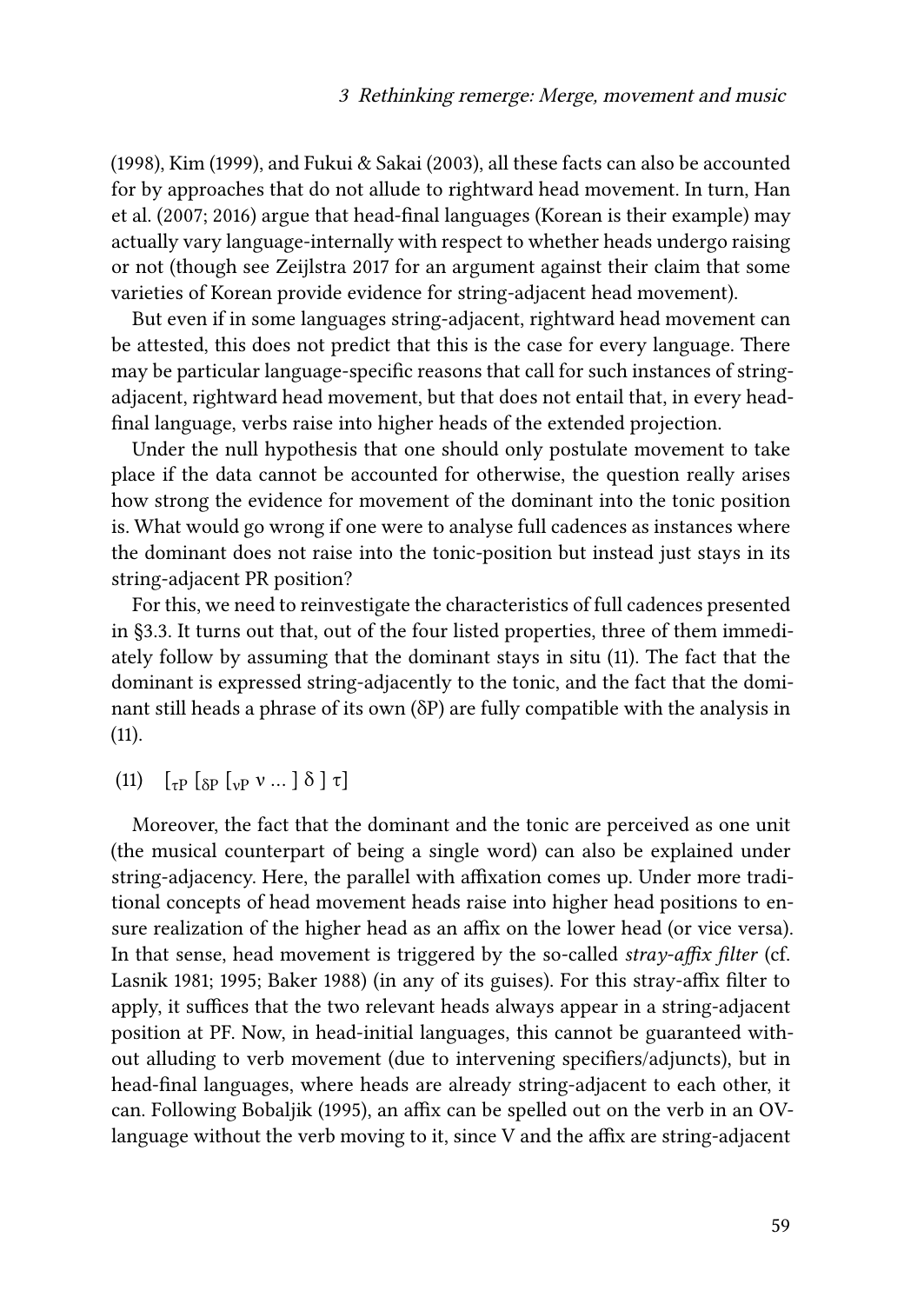at PF. But if that is the case, string-adjacency can suffice as a condition for the dominant and the tonic to be realized as a single unit. Consequently, the fact that the dominant and the tonic end up as one unit does not form evidence for head movement.

This leaves the obligatoriness of head movement as a final possible piece of evidence in favour of an analysis of full cadences in terms of head movement. Head movement in language is obligatory (e.g., movement of finite V to T in French must take place; the finite verb cannot stay in situ). This obligation for head movement is generally understood as a movement-triggering requirement: Some feature of the higher head must be altered for the derivation to proceed, and only raising of another head into this position can establish this feature alteration. For movement, [Katz & Pesetsky](#page-22-0) argue that this feature alteration must be understood as tonic-marking. Movement of the dominant into the tonic position assigns a feature [+TON] to the tonic. Having a tonic feature, in turn, is responsible for this tonic to establish the key of the entire musical piece.

Two questions come to mind here. First, is it necessary that movement triggers such a feature alteration? Can't adjacency suffice here as well? It is known from various impoverishment facts that features present on one head can manipulate the features on a neighbouring head without undergoing movement. Hence, even if the tonic must be tonic-marked by the dominant, this does not have to be realized by means of movement.

Second, is it really the case that the feature of the tonic must be tonic-marked? After all, full cadences are not obligatory in music. Tonics do not require dominants to remerge into their head positions, and neither is it impossible for a dominant to remain in situ (which generally appears to be the case, except perhaps for full cadences). In that sense, head movement of the kind in music is not obligatory in the sense we understand movement to be obligatory in language. What appears to be the case under [Katz & Pesetsky'](#page-22-0)s analysis is that movement of the dominant into the tonic is only obligatory under string-adjacency, a much weaker requirement.

But if the structure underlying full cadences is not obligatory for tonic-marking, what one can say is that, at best, it facilitates key establishment. It may help the listener in determining what the key of the entire phrase or piece is. But naturally, other musical facts may play a similar role. For instance, the selection of pitches used in the musical piece already forms a strong (and often sufficient) cue for establishing the key of the entire piece. And also, if harmonic properties determine the PR of a musical piece and if TSR–PR mismatches may only take place under particular circumstances that follow from the underlying PR structure, such mismatches may also provide the listener with a cue of what the key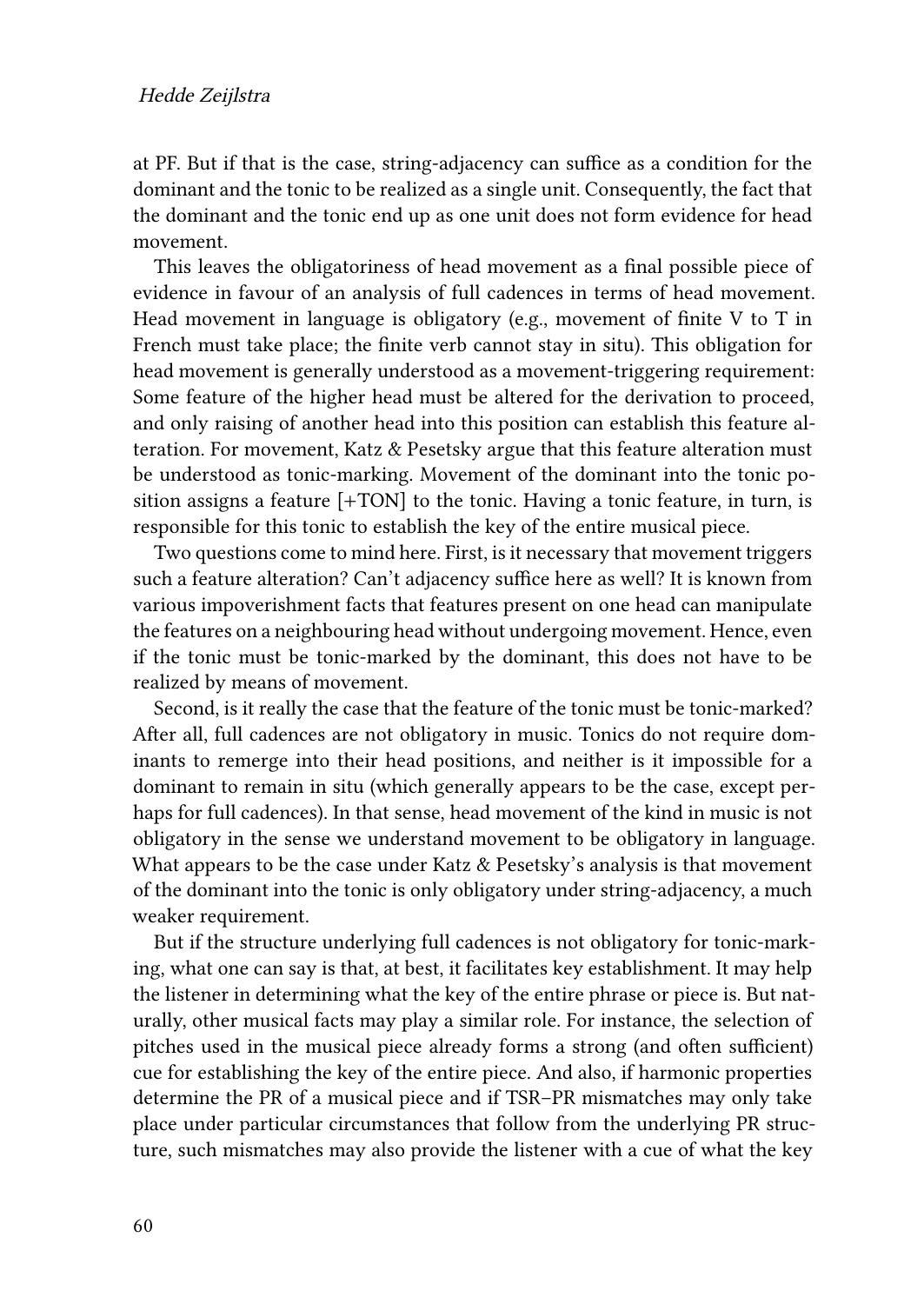of the entire piece is. In other words, what full cadences seem to do is facilitate key recognition instead of establishing it.

This all calls for an alternative picture for an analysis of full cadences along the lines of [\(11](#page-16-0)), where the adjacency of the dominant and the tonic results in a confirmation of the tonic determining the key and where cadential retention is nothing but the result of an adjacency requirement (a string-adjacent dominant and tonic may or must be realized as a single unit). Already the existence of a viable alternative to the head-movement analysis undermines the status of full cadences as evidence for head movement in music. And this alternative analysis may equally well get the facts right, if not better. But if the only piece of evidence in favour of movement in music turns out to be inconclusive (and may be even incorrect), there is no evidence left any more for the claim that music triggers Internal Merge.

So where do we stand? If full cadences can be equally well, if not better, understood in terms of adjacency requirements, much like [Bobaljik \(1995\)](#page-20-10) takes such requirements to suffice to establish dependencies between adjacent heads at PF, there appears to be no evidence for movement in music. This allows us to entertain a stronger and more powerful hypothesis, namely that musical structures, despite being generated by Merge, do not exhibit any kind of movement. There is only External Merge going on in music. That amounts to saying that, despite the principled availability of its application, Internal Merge never takes place in music. Given the discussion in §[1,](#page-1-0) where I have argued that that musical building blocks crucially lack the type of features that may trigger Internal Merge and that, consequently, the identity thesis for language and music should predict that Internal Merge never takes place in music, I take this to be a welcome result.

## <span id="page-18-0"></span>**5 Conclusions**

In this paper, I have aimed at rethinking remerge. Starting from the premise that uninterpretable features are the sole trigger of Internal Merge, I have looked at another cognitive system, music, to see whether in such a system, where, clearly, (un)interpretable features are absent, Internal Merge may still apply. Focussing on [Katz & Pesetsky](#page-22-0)'s elaboration and modification of [Lerdahl & Jackendoff](#page-22-1)'s (1983) Generative theory of tonal music, I have evaluated [Katz & Pesetsky](#page-22-0)'s claim that musical structures also exhibit movement, and, in particular, their claim that full cadences are to be understood as involving string-adjacent, rightward head movement. My conclusion is that full cadences are equally well, if not better, understood in terms of linear adjacency requirements and that, therefore, the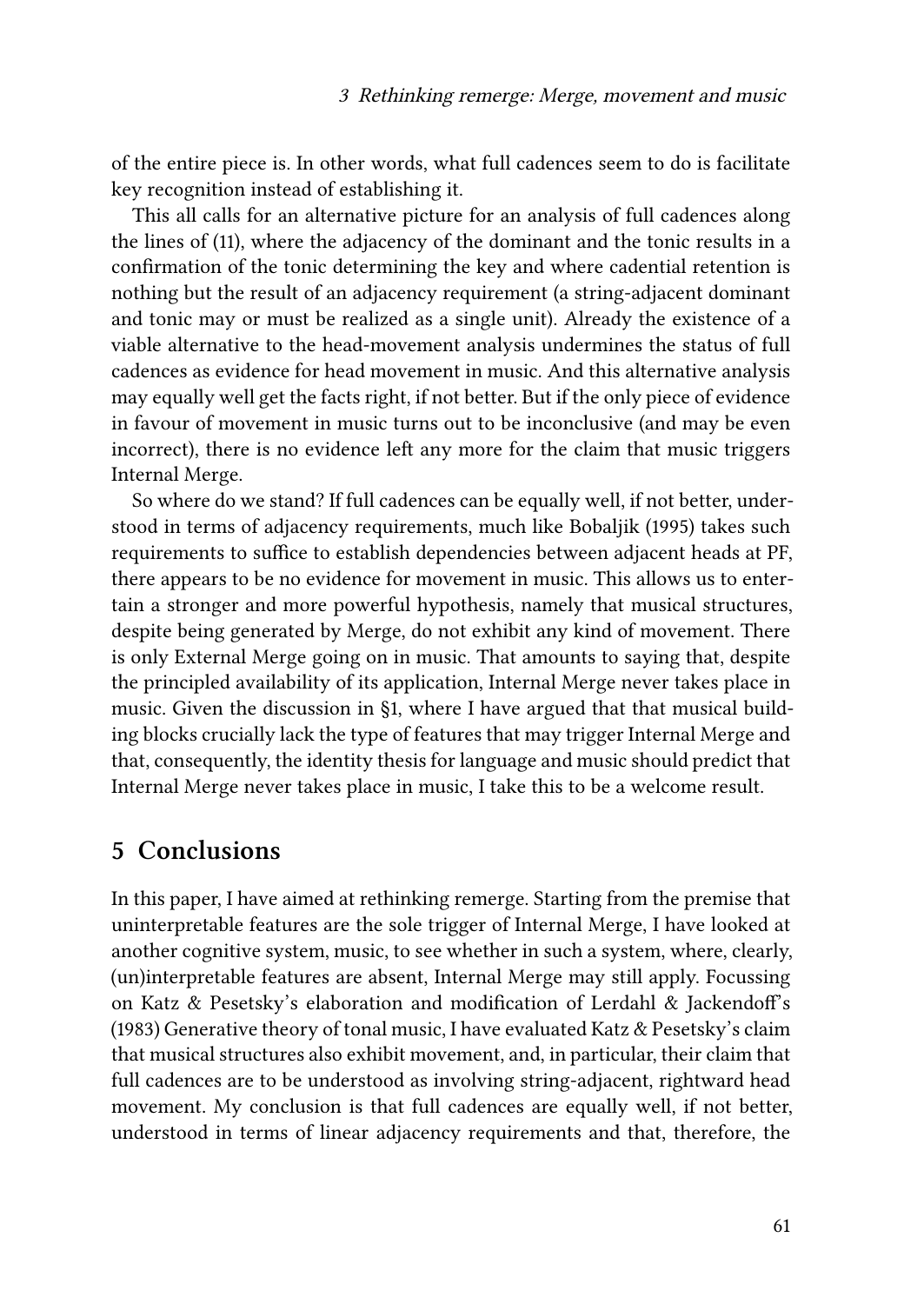#### Hedde Zeijlstra

presented evidence of movement in music does not hold. I have argued that this rather calls for a view of music where movement is absent. However, I have argued as well that this does not speak against Katz & Pesetsky's identity thesis for language and music, but rather speaks in favour of it. Musical structures indeed appear to be generated by means of Merge. However, the absence of uninterpretable features in music prevents Internal Merge from applying in the first place, at least under the assumption that uninterpretable features are the sole trigger for the application of Internal Merge. The reason why music lacks (un)interpretable features is that (un)interpretable features can only emerge in cognitive systems whose building blocks are multi-modular, such as linguistic building blocks. Musical building blocks, by contrast, are mono-modular and can therefore never consist of such (un)interpretable features. The absence of movement in music thus follows directly from the differences between musical and linguistic building blocks and is, therefore, fully in line with Katz & Pesetsky's identity thesis for language and music.

## **Abbreviations**

| EPP | extended projection principle NOM |            | nominative               |
|-----|-----------------------------------|------------|--------------------------|
|     | GTTM Generative theory of tonal   | <b>PF</b>  | phonetic form            |
|     | music                             | <b>PR</b>  | prolongational reduction |
| LF  | logical form                      | <b>TSR</b> | time-span reduction      |

# **Acknowledgements**

I am much indebted to David Pesetsky, who triggered my interest in this topic during his 2009 class on language and music at the EGG summer school in Poznan, and during subsequent discussions. I am also very grateful to Jonah Katz for providing very helpful comments on earlier versions of this work. This paper is the outcome of one of my "Hot topics in language and cognition" classes, taught at the Cognitive Science Center Amsterdam and at the University of Göttingen in 2012–2013, where I discussed [Katz & Pesetsky'](#page-22-0)s paper. I thank my students for valuable feedback. Previous versions of this paper have been presented at GLOW in Asia X (held at the National Tsing Hua University, Taiwan), WCCFL 35 (held at Simon Frasier University, Vancouver) and at the Workshop "What drives syntactic computation? Alternatives to formal features", which was part of the annual DGfS meeting in Leipzig in 2015. I would like to thank the organizers and audiences of these events for the opportunity and their comments. All errors, of course, are mine.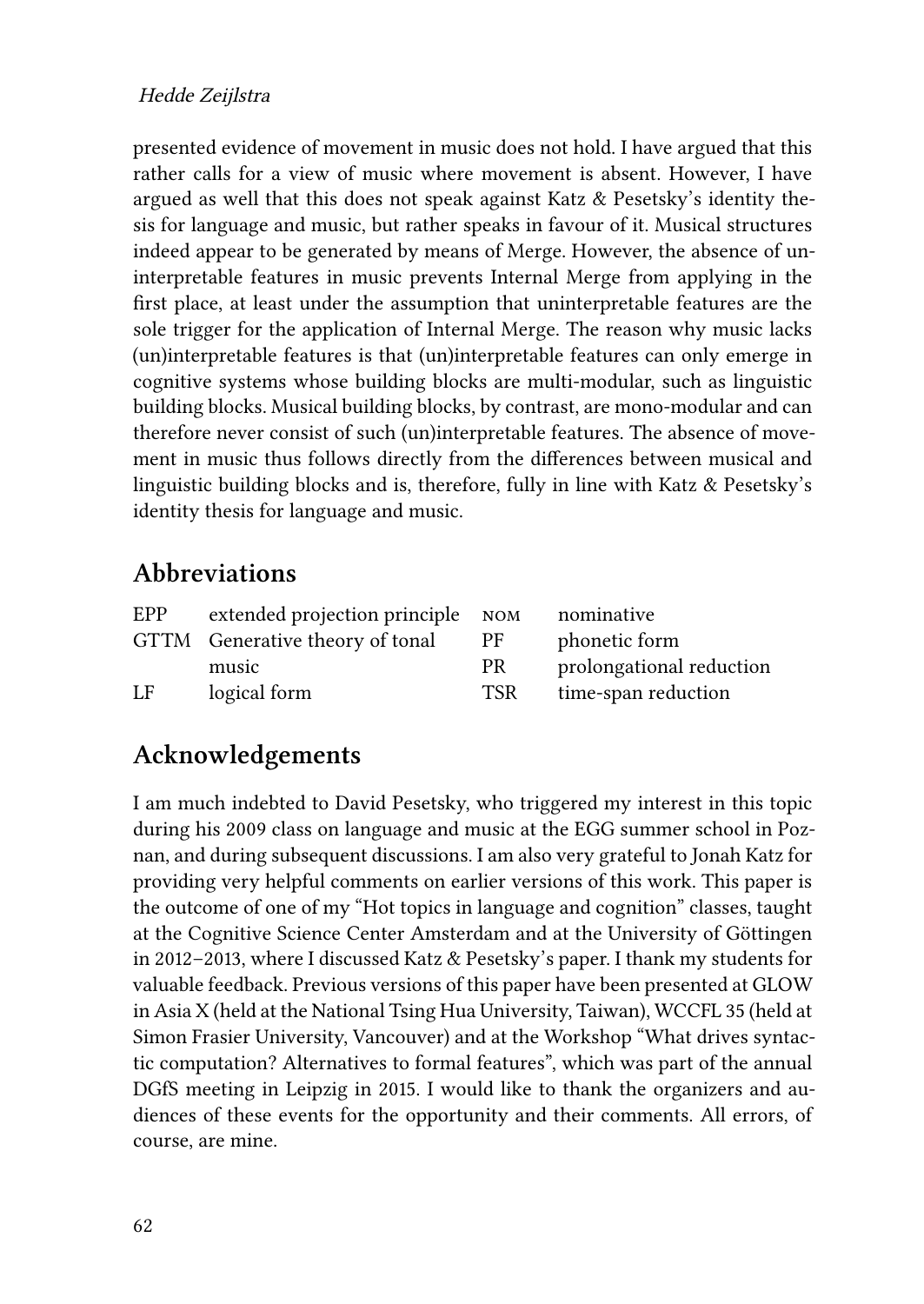## **References**

- <span id="page-20-9"></span>Abels, Klaus & Ad Neeleman. 2012. Linear asymmetries and the LCA. *Syntax* 15(1). 25–74. DOI: [10.1111/j.1467-9612.2011.00163.x](https://doi.org/10.1111/j.1467-9612.2011.00163.x).
- <span id="page-20-8"></span>Ackema, Peter & Ad Neeleman. 2002. Effects of short-term storage in processing rightward movement. In Sieb Noteboom, Fred Weerman & Frank Wijnen (eds.), *Storage and computation in the language faculty*, 219–256. Dordrect: Kluwer.
- <span id="page-20-12"></span>Baker, Mark C. 1988. *Incorporation: A theory of grammatical function changing*. Chicago: University of Chicago Press.
- <span id="page-20-3"></span>Biberauer, Theresa, Anders Holmberg & Ian Roberts. 2009. Linearization and the architecture of grammar: A view from the Final-over-Final Constraint. In Vincenzo Moscati & Emilio Servidio (eds.), *Proceedings of XXXV Incontro di Grammatica Generativa*, vol. 3 (University of Siena CISCL Working Papers), 77–89. MITWPL.
- <span id="page-20-4"></span>Biberauer, Theresa, Anders Holmberg, Ian Roberts & Michelle Sheehan. 2014. Complexity in comparative syntax: The view from modern parametric theory. In Frederick J. Newmeyer & Laurel B. Preston (eds.), *Measuring grammatical complexity*, 103–127. Oxford: Oxford University Press.
- <span id="page-20-5"></span>Biberauer, Theresa & Ian Roberts. 2015. Clausal hierarchies. In Ur Shlonsky (ed.), *Beyond functional sequence* (The cartography of syntactic structures 10), 295– 313. Oxford: Oxford University Press.
- <span id="page-20-6"></span>Bjorkman, Bronwyn M. & Hedde Zeijlstra. 2019. Checking up on (φ-)Agree. *Linguistic Inquiry* 50(3). 527–569. DOI: [10.1162/ling\\_a\\_00319](https://doi.org/10.1162/ling_a_00319).
- <span id="page-20-10"></span>Bobaljik, Jonathan David. 1995. *Morphosyntax: The syntax of verbal inflection*. MIT. (Doctoral dissertation).
- <span id="page-20-11"></span>Bobaljik, Jonathan David. 2002. A-chains at the PF-interface: Copies and "covert" movement. *Natural Language & Linguistic Theory* 2(20). 197–267. DOI: [10.1023/](https://doi.org/10.1023/A:1015059006439) [A:1015059006439.](https://doi.org/10.1023/A:1015059006439)
- <span id="page-20-2"></span>Bobaljik, Jonathan David. 2008. Where's phi? Agreement as a postsyntactic operation. In Daniel Harbour, David Adger & Susana Béjar (eds.), *Phi theory: Phi-features across modules and interfaces*, 295–328. Oxford: Oxford University Press.
- <span id="page-20-7"></span>Boeckx, Cedric & Sandra Stjepanović. 2001. Head–ing toward PF. *Linguistic Inquiry* 32(2). 345–355. DOI: [10.1162/00243890152001799](https://doi.org/10.1162/00243890152001799).
- <span id="page-20-0"></span>Bošković, Željko. 2007. On the locality and motivation of Move and Agree: An even more minimal theory. *Linguistic Inquiry* 38. 589–644. DOI: [10.1162/ling.](https://doi.org/10.1162/ling.2007.38.4.589) [2007.38.4.589.](https://doi.org/10.1162/ling.2007.38.4.589)
- <span id="page-20-1"></span>Brody, Michael. 1997. Perfect chains. In Liliane Haegeman (ed.), *Elements of grammar*, 139–167. Dordrecht: Kluwer.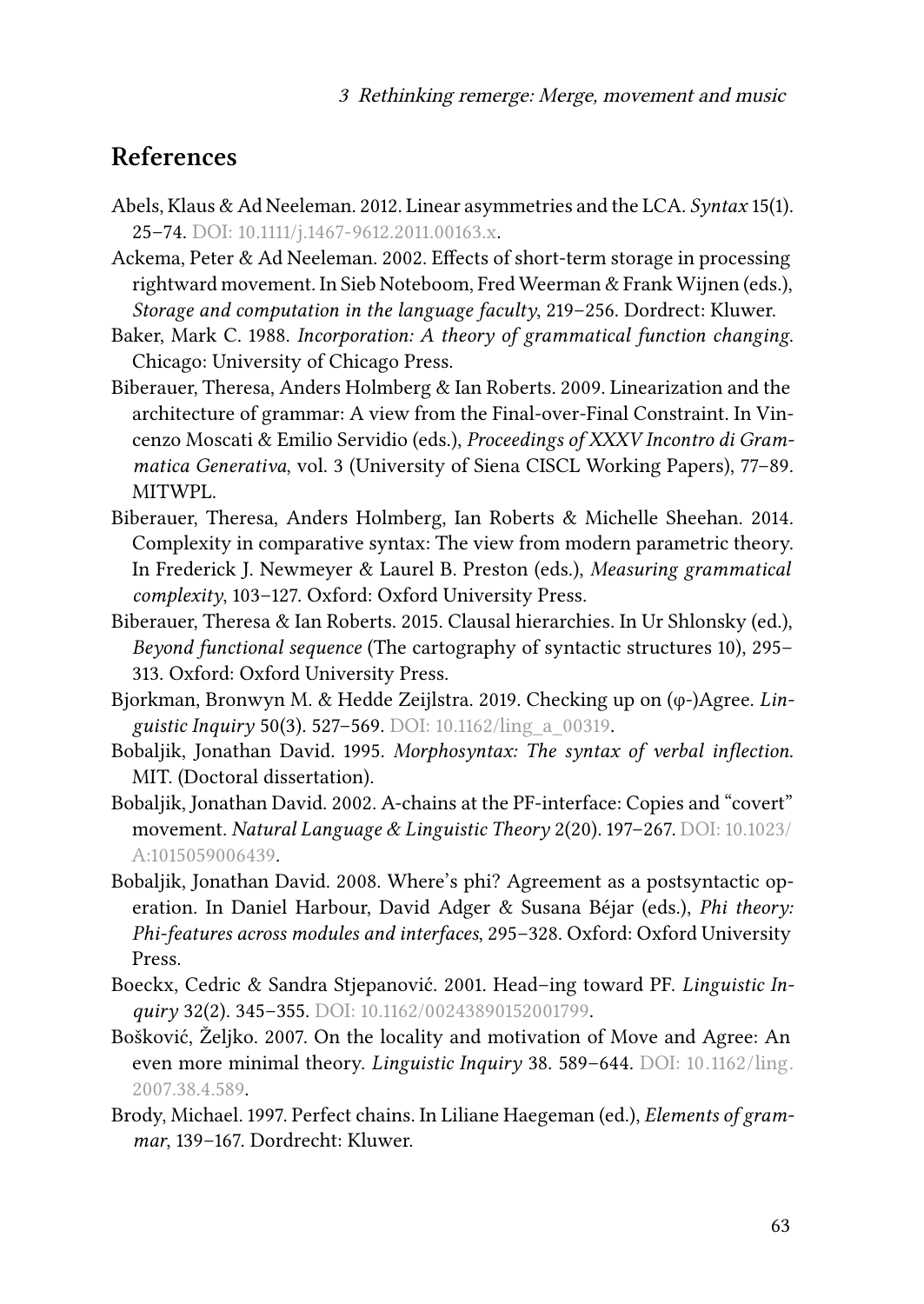- <span id="page-21-8"></span>Cecchetto, Carlo, Carlo Geraci & Sandro Zucchi. 2009. Another way to mark syntactic dependencies: The case for right-peripheral specifiers in sign languages. *Language* 85(2). 278–320. DOI: [10.1353/lan.0.0114.](https://doi.org/10.1353/lan.0.0114)
- <span id="page-21-10"></span>Choi, Young-Sik. 1999. Negation, its scope and NPI licensing in Korean. In Rebecca Daly & Anastasia Riehl (eds.), *ESCOL [the Eastern states conference on linguistics] '99*, 25–36. Ithaca, NY: CLC Publications.
- <span id="page-21-0"></span>Chomsky, Noam. 1995. *The Minimalist program*. Cambridge, MA: MIT Press.
- <span id="page-21-3"></span>Chomsky, Noam. 2000. Minimalist inquiries: The framework. In Roger Martin, David Michaels & Juan Uriagereka (eds.), *Step by step: Essays on minimalist syntax in honor of Howard Lasnik*, 89–155. Cambridge, MA: MIT Press.
- <span id="page-21-1"></span>Chomsky, Noam. 2001. Derivation by phase. In Michael Kenstowicz (ed.), *Ken Hale: A life in language*, 1–52. Cambridge, MA: MIT Press.
- <span id="page-21-2"></span>Chomsky, Noam. 2005. Three factors in language design. *Linguistic Inquiry* 36(1). 1–22. DOI: [10.1162/0024389052993655.](https://doi.org/10.1162/0024389052993655)
- <span id="page-21-13"></span>Chung, Daeho & Hong-Keun Park. 1997. NPIs outside of negation scope. In Homin Sohn & John Haig (eds.), *Japanese/Korean linguistics*, vol. 6, 415–435. Stanford, CA: CSLI Publications.
- <span id="page-21-7"></span>Cinque, Guglielmo. 1996. The antisymmetric programme: Theoretical and typological implications. *Journal of Linguistcs* 32(2). 447–464. DOI: [10 . 1017 /](https://doi.org/10.1017/S0022226700015966) [S0022226700015966.](https://doi.org/10.1017/S0022226700015966)
- <span id="page-21-5"></span>Culicover, Peter W. & Ray Jackendoff. 2005. *Simpler syntax*. Oxford: Oxford University Press.
- <span id="page-21-4"></span>Deal, Amy Rose. 2009. The origin and content of expletives: Evidence from "selection". *Syntax* 12(4). 285–323. DOI: [10.1111/j.1467-9612.2009.00127.x.](https://doi.org/10.1111/j.1467-9612.2009.00127.x)
- <span id="page-21-6"></span>Forte, Allen. 1959. Schenker's conception of musical structure. *Journal of Music Theory* 3(1). 1–30. DOI: [10.2307/842996](https://doi.org/10.2307/842996).
- <span id="page-21-14"></span>Fukui, Naoki & Hiromu Sakai. 2003. The visibility guideline for functional categories: Verb-raising in Japanese and related issues. *Lingua* 113(4–6). 321–375. DOI: [10.1016/S0024-3841\(02\)00080-3.](https://doi.org/10.1016/S0024-3841(02)00080-3)
- <span id="page-21-9"></span>Grimshaw, Jane. 1997. Projection, heads, and optimality. *Linguistic Inquiry* 28(3). 373–422.
- <span id="page-21-11"></span>Han, Chung-hye, Jeffrey Lidz & Julien Musolino. 2007. V-raising and grammar competition in Korean: Evidence from negation and quantifier scope. *Linguistic Inquiry* 38(1). 1–47. DOI: [10.1162/ling.2007.38.1.1](https://doi.org/10.1162/ling.2007.38.1.1).
- <span id="page-21-12"></span>Han, Chung-hye, Julien Musolino & Jeffrey Lidz. 2016. Endogenous sources of variation in language acquisition. *PNAS* 113(4). 942–947. DOI: [10. 1073 / pnas.](https://doi.org/10.1073/pnas.1517094113) [1517094113.](https://doi.org/10.1073/pnas.1517094113)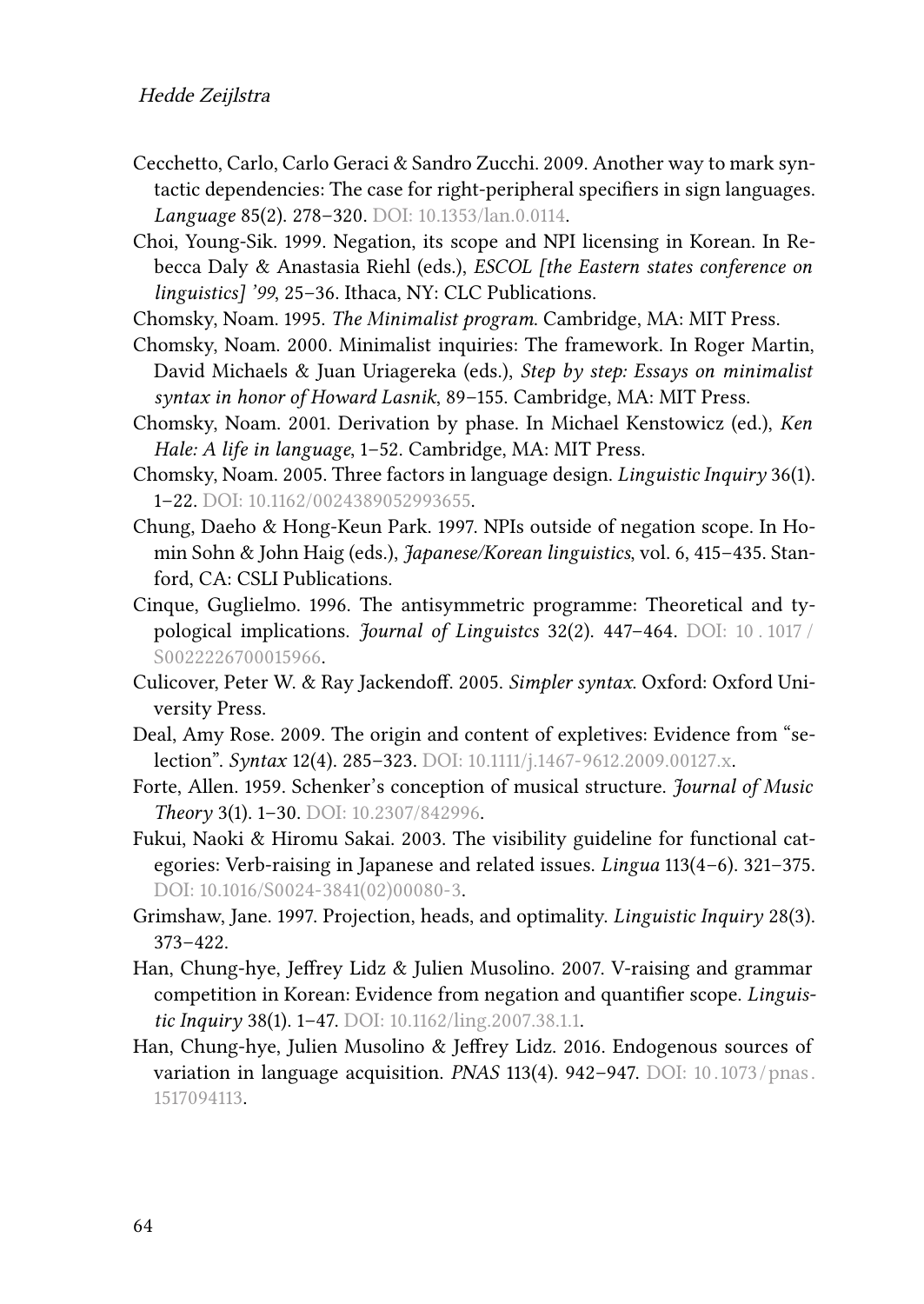- <span id="page-22-6"></span>Harley, Heidi. 2004. Merge, conflation, and head movement: The First Sister Principle revisited. In Keir Moulton & Matthew Wolf (eds.), *NELS 34: Proocedings of the thirty-fourth annual meeting of the North East Linguistic Society*, 239–254. Amherst, MA: GLSA Publications.
- <span id="page-22-13"></span>Hoji, Hajime. 1998. Null object and sloppy identity in Japanese. *Linguistic Inquiry* 29(1). 127–152.
- <span id="page-22-4"></span>Jackendoff, Ray. 1997. *The architecture of language*. Cambridge, MA: MIT Press.
- <span id="page-22-5"></span>Jackendoff, Ray. 2002. *Foundations of language*. Oxford: Oxford University Press.
- <span id="page-22-0"></span>Katz, Jonah & David Pesetsky. 2011. The identity thesis for language and music. lingBuzz/000959.
- <span id="page-22-7"></span>Kayne, Richard S. 1994. *The antisymmetry of syntax*. Cambridge, MA: MIT Press.
- <span id="page-22-12"></span>Kim, Jong-Bok. 1995. On the existence of NegP in Korean. In Susumo Kuno (ed.), *Harvard studies in Korean linguistics: VI. Proceedings of the 1995 Harvard International Symposium on Korean, January 13–15, 1995*, 267–282. Cambridge, MA: Harvard University.
- <span id="page-22-14"></span>Kim, Soowon. 1999. Sloppy/strict identity, empty objects, and NP ellipsis. *Journal of East Asian Linguistics* 8(4). 255–284. DOI: [10.1023/A:1008354600813.](https://doi.org/10.1023/A:1008354600813)
- <span id="page-22-10"></span>Koizumi, Masatoshi. 1995. *Phrase structure in minimalist syntax*. Cambridge, MA: MIT. (Doctoral dissertation).
- <span id="page-22-11"></span>Koizumi, Masatoshi. 2000. String vacuous overt verb raising. *Journal of East Asian Linguistics* 9(3). 227–285. DOI: [10.1023/A:1008311420647](https://doi.org/10.1023/A:1008311420647).
- <span id="page-22-15"></span>Lasnik, Howard. 1981. Restricting the theory of transformations: A case study. In Norbert Hornstein & David W. Lightfoot (eds.), *Explanation in linguistics*, 152– 173. London: Longman.
- <span id="page-22-16"></span>Lasnik, Howard. 1995. Verbal morphology: Syntactic structures meets the minimalist program. In Hector Campos & Paula Kempchinsky (eds.), *Evolution and revolution in linguistic theory*, 251–275. Georgetown: Georgetown University Press.
- <span id="page-22-1"></span>Lerdahl, Fred & Ray Jackendoff. 1983. *A generative theory of tonal music*. Cambridge, MA: The MIT Press.
- <span id="page-22-3"></span>Neeleman, Ad & Hans Van de Koot. 2008. Dutch scrambling and the nature of discourse templates. *Journal of Comparative Germanic Linguistics* 11(2). 137– 189. DOI: [10.1007/s10828-008-9018-0](https://doi.org/10.1007/s10828-008-9018-0).
- <span id="page-22-9"></span>Otani, Kazuyo & John Whitman. 1991. V-raising and VP-ellipsis. *Linguistic Inquiry* 22(2). 345–358.
- <span id="page-22-8"></span>Pesetsky, David. 1987. Wh-in-situ. In Eric J. Reuland & Alice G. B. ter Meulen (eds.), *Movement and unselective binding*, 98–129. Cambridge, Massachusetts: MIT Press.
- <span id="page-22-2"></span>Richards, Norvin. 2016. *Contiguity theory*. Cambridge, MA: MIT Press.